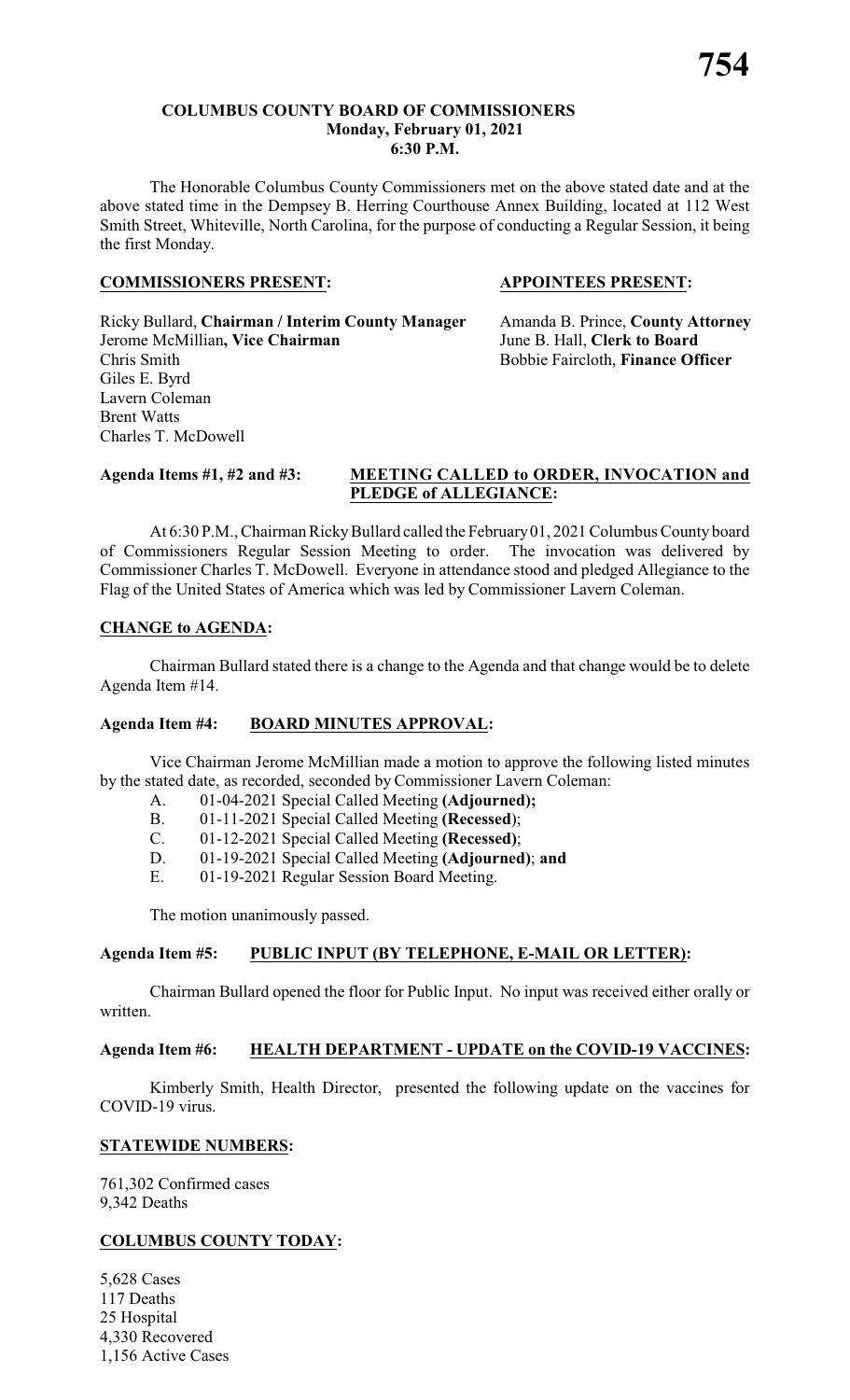## **755**

3,500 Quarantine 47,264 Columbus County 45 Cases before left office today

### **VACCINES:**

State 1,900 vaccines State received 2,800 Hospital Received McDermal (2 dose regiment)

1,642 Doses given 258 Appointments for Second doses 200 First dose

All documents are due Tuesday by 5:00 P.M. Monday For the next 3 weeks, we will receive 200 doses only. We have given every does we have received.

Our priority groups are the healthcare workers and 75 year old, plus.

We have no issues with the first dose, but we have had problems with the second dose.

This is a Federal vaccine, and you can get the vaccine anywhere.

We will receive 400 each week for the next 3 weeks.

#### **Agenda Item #7: COOPERATIVE EXTENSION - REQUEST for FUNDING for GIANT SALVINIA INVASIVE WEED:**

Dalton Dockery, Extension Director, explained the request for funding regarding the eradication of the Giant Salvinia Invasive Weed. **(This was tabled at the January 19, 2021 Meeting.)**

Mr. Dockery stated the following:

- 1. I will show you three (3) ponds visually to demonstrate how invasive the Giant Salvinia Weed is that spreads at a very fast rate, and these will be the ponds that we are aware of as follows: Richardson Pond, Buffkin Pond and a no named pond;
- 2. This weed is approximately six (6) inches thick and blocks off the sunshine;
- 3. If this weed gets into Waccamaw River, this could lead to disaster and needs to be treated as soon as possible;
- 4. The State has agreed to treat this weed with a County match for funds at the price of \$64,000.00 annually for the County;
- 5. The infested ponds, at this time, cover approximately 300 acres; **and**
- 6. My request is for the County to fund the treatment.

Commissioner Coleman made a motion for Columbus County to fund the treatment of the Giant Salvinia Invasive Weed, at the cost of \$64,000.00, annually, for the next two (2) years, seconded by Commissioner Watts. The motion unanimously passed.

#### **Agenda Item#8: AGING-FUNDSASSOCIATED with FAIRBLUFF SENIOR CENTER RELOCATION:**

Kristie Massey, Director of Aging, requested Board approval of \$8,000.00 to set up the relocated Fair Bluff Senior Center.

Commissioner Smith made a motion to approve eight thousand and 00/100 (\$8,000.00) dollars to set up the relocated Fair Bluff Senior Center, seconded by Vice Chairman McMillian. The motion unanimously passed.

#### **Agenda Item #9: AGING - CARES ACT FUNDING (TITLE IIIB and TITLE IIIC) BUDGET AMENDMENT:**

Kristie Massey, Director of Aging, requested Board approval of \$159,092.00, with no county match, CARES Act Funding, and Budget Amendment.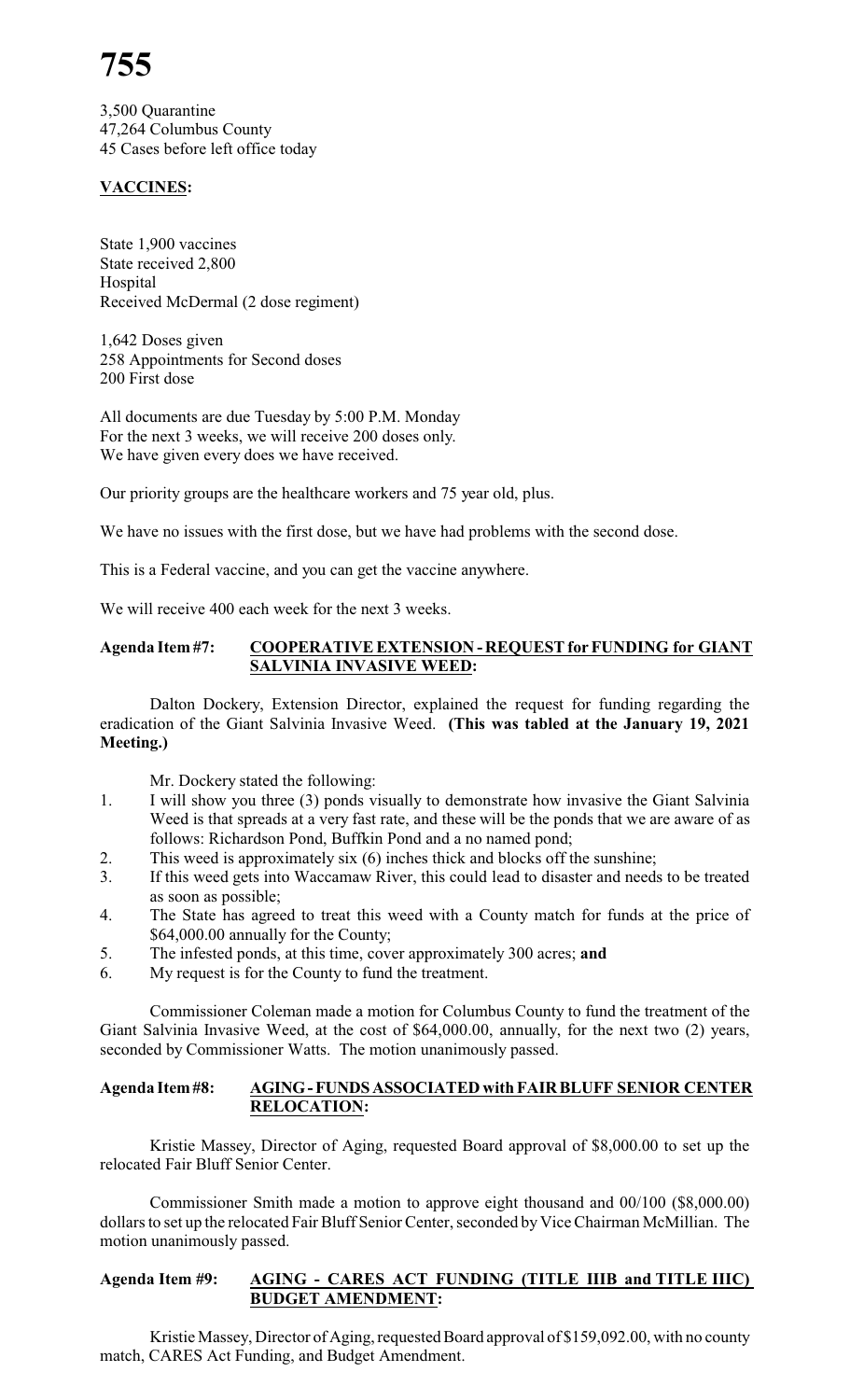Commissioner McDowell made a motion to approve the CARES Act Funding (Title IIIBand Title IIIC), with no Countymatch, in the amount of one hundred fifty-nine thousand, ninety-two and 00/100 (\$159,092.00) dollars, and budget amendment for said amount, seconded by Commissioner Byrd. The motion unanimously passed.

#### **Agenda Item #10: AGING - CARES ACT FUNDING (FCSP), and BUDGET AMENDMENT:**

Kristie Massey, Director of Aging, requested Board approval of \$33,285.00, with no County match, for CARES Act Funding (FCSP), and Budget Amendment.

Commissioner Watts made a motion to approve the CARES Act Funding (FCSP), with no County match, in the amount of thirty-three thousand, two hundred eighty-five and 00/100 (\$33,285.00) dollars, and budget amendment for said amount, seconded by Commissioner Smith. The motion unanimously passed.

#### **Agenda Item #11: AIRPORT - AIRPORT GRANT AGREEMENT 36237.53.16.1:**

Phil Edwards, Airport Director, requested Board approval of the grant agreement for Project Number: 36237.53.16.1, Perimeter Fence - Phase IConstruction, 100% grant funded, for \$105,960.

Commissioner Byrd made a motion to approve the grant agreement for Project Number: 36237.53.16.1, Perimeter Fence - Phase I Construction, 100% grant funded, for one hundred five thousand, nine hundred sixty, and 00/100 (\$105,960.00) dollars, seconded by Vice Chairman McMillian. The motion unanimously passed. A copy of this Agreement will be kept on file in the Administration Office and the Airport, for review.

#### **Agenda Item #12: AIRPORT - AIRPORT GRANT AGREEMENT 36237.53.16.2:**

Phil Edwards, Airport Director, requested Board approval of the grant agreement for Project Number: 36237.53.16.2, Airfield Drainage Improvements,100% grant funded, for \$45,015.

Commissioner Smith made a motion to approve the grant agreement for Project Number: 36237.53.16.2, Airfield Drainage Improvements, 100% grant funded, for forty-five thousand, fifteen, and 00/100 (\$45,015.00) dollars, seconded by Commissioner McDowell. The motion unanimously passed. A copy of this Agreement will be kept on file in the Administration Office and the Airport, for review.

#### **Agenda Item #13: PROCLAMATION of RECOGNITION and MEMORIAL of EDDIE MORGAN:**

Commissioner Giles Byrd requested Board approval and adoption of the following Proclamation of Recognition and Memorial of Eddie Morgan.

#### **PROCLAMATION of RECOGNITION and MEMORIAL of** *EDDIE MORGAN*

**WHEREAS,** as we travel though life, we witness individuals who have hearts of gold and place needs of others before their own needs; **and**

**WHEREAS,** in the Lake Waccamaw area of Columbus County, a golden individual abided with unselfish traits, namely *EDDIE MORGAN***; and**

**WHEREAS,** the named person exhibited the following traits as a genuine individual:

- **Member of the Lake Waccamaw Fire and Rescue Unit for thirty, plus (30+) years;**
- Chief of Lake Waccamaw Fire and Rescue Unit for fifteen  $(15)$  years;;
- **Wany years of employment at International Paper Company, and served as the Chief of the** Emergency Response Team;
- Always a pleasant and sweet smile for people; **and**
- Genuine heart for family and friends.

**WHEREAS,** people who possess this nature need to be appreciated, cherished and make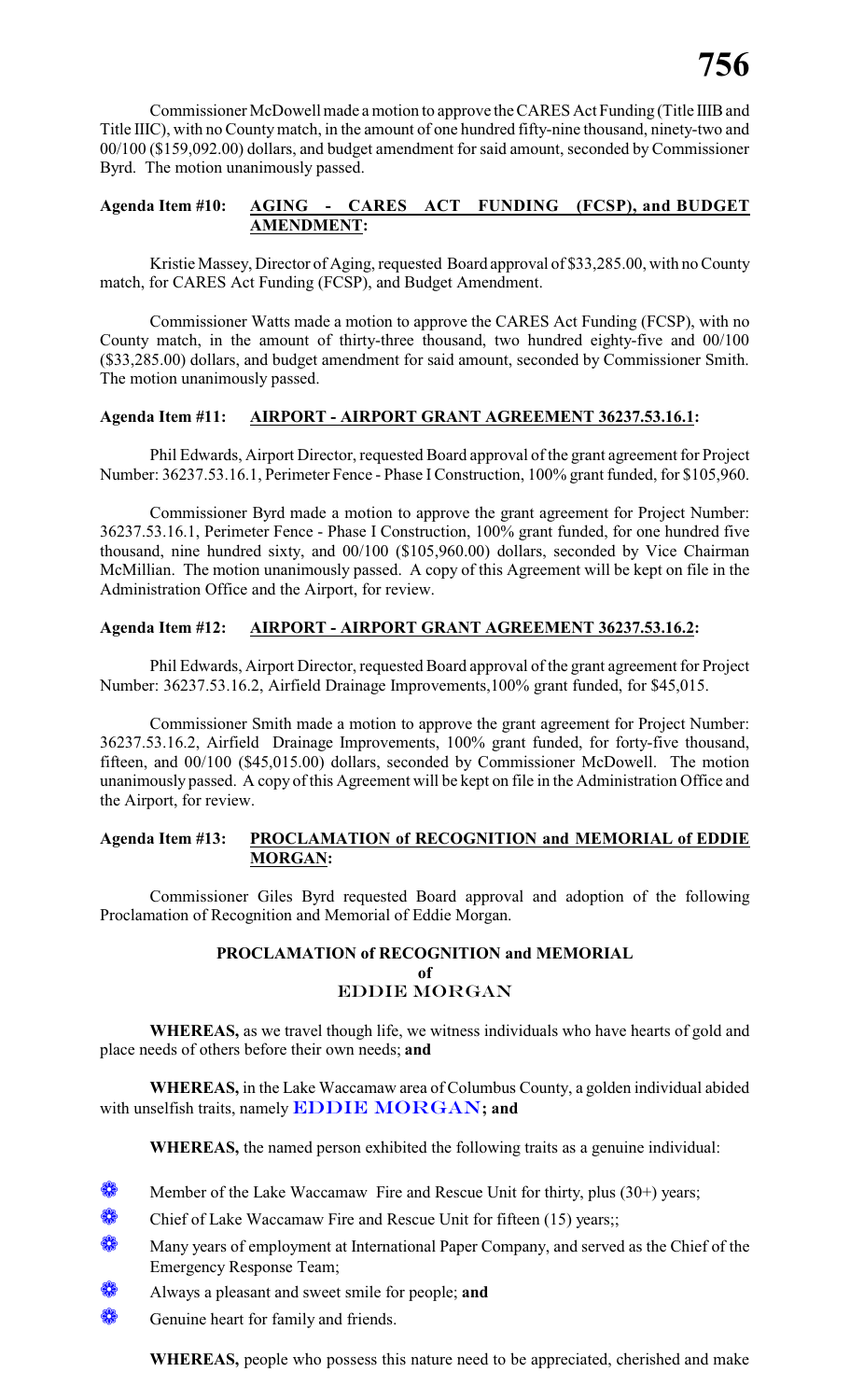impressions on people they always hold in their heart.

**NOW, THEREFORE, BE IT PROCLAIMED,** we, the Columbus County Board of Commissioners would like to recognize *EDDIE MORGAN* as a golden asset and will always remember him and his good deeds to everyone.

**APPROVED** and **ADOPTED** this the 1st day of February, 2021.

#### **COLUMBUS COUNTY BOARD OF COMMISSIONERS**

| /s/ RICKY BULLARD, Chairman  |  |
|------------------------------|--|
| <b><i>SI CHRIS SMITH</i></b> |  |
| /s/ LAVERN COLEMAN           |  |
| /s/ CHARLES T. McDOWELL      |  |

**/s/** *RICKY BULLARD* **,** Chairma**n** */s/JEROME McMILLIAN***, Vice Chairman /s/** *CHRIS SMITH* **/s/** *GILES E. BYRD /s/ LAVERN COLEMAN /s/ BRENT WATTS /s/ CHARLES T. McDOWELL* **ATTESTED BY: /s/** *JUNE B. HALL***, Clerk to the Board**

**/s/** *AMANDA B. PRINCE***, County Attorney**

Commissioner Byrd made a motion to approve and adopt the Proclamation of Recognition and Memorial of Eddie Morgan, seconded by Commissioner Smith. The motion unanimously passed.

#### **CHANGE to AGENDA:**

#### **14. Proclamation of Appreciation and Recognition to Roseland Fire Department: Chairman Ricky Bullard is requesting Board approval and adoption.** *Pages: 77 -78* **(Chairman Bullard will be present to explain and answer any questions the Commissioners may have.)**

#### **Agenda Item #15: ADMINISTRATION - 2019 SINGLE FAMILY REHABILITATION PROGRAM LOAN POOL (SFRLP) - AWARD of BIDS:**

Gail Edwards, Assistant to Manager, requested Board approval of contracts for the following

units:

**UNIT CONTRACT PRICE BIDDER** 19-01 \$27,125 Faith Home Improvements; 19-04 \$9,425 Lumber River Quality Builders; 19-20 \$37,250 Faith Home Improvements.

19-10 \$39,500 Lumber River Quality Builders;

### **COLUMBUS COUNTY ESFRLP Rehabilitation Bid Tabulation Group #1 Bid Date: December 15, 2020 - 11:00 A.M.**

| Contractor                           | <b>Unit 19-01</b> | <b>Unit 19-04</b> | <b>Unit 19-10</b> | <b>Unit 19-20</b> |
|--------------------------------------|-------------------|-------------------|-------------------|-------------------|
| <b>Holland Construction Company</b>  | \$30,700          | \$15,400          | \$45,340          | \$46,330          |
| Faith Home Improvement & Constr      | \$27,125          | \$15,275          | \$42,000          | \$37,250          |
| <b>Lumber River Quality Builders</b> | \$31,550          | \$9,425           | \$40,910          | $*$ \$38,092      |
| Robert Strickland Const.             | \$29,287          | \$9,514           | \$45,895          | \$40,855          |

#### **NOTES: \*Error in addition.**

**I certify that these bids were received by the County of Columbus at 11:00 am on December 15, 2020. The bids have been checked and verified to be correct to the best of my knowledge and belief.**

#### /s/ **M. FLOYD ADAMS, P.E. 1/08/2021**

Commissioner McDowell made a motion to approve the contracts for the above listed low bidders for the 2019 Single Family Rehabilitation Program Loan (SFRLP), seconded by Commissioner Coleman. The motion unanimously passed.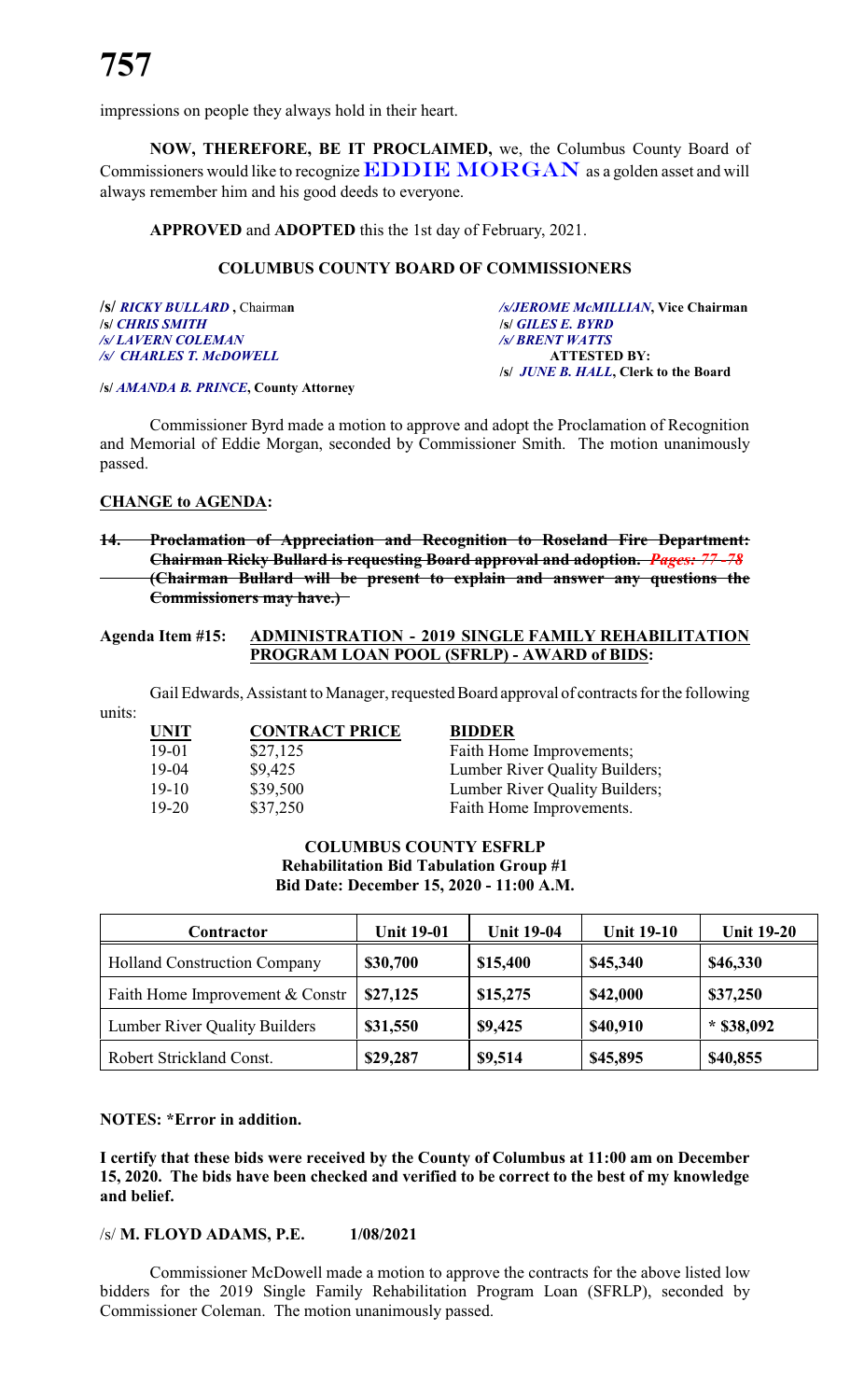#### **Agenda Item #16: GOVERNINGBODY - CONTRACT with CAINES CONSTRUCTION COMPANY:**

Chairman / Interim Manager Ricky Bullard is requesting Board approval of the contract with Caines Construction Company for a storage building at Emergency Services.

Chairman / Interim County Manager, Ricky Bullard stated this Agenda item would be put on hold until the next meeting.

#### **Agenda Item #17: GOVERNINGBODY - DISCUSSION on RELOCATION of BOARD of ELECTIONS:**

Chairman / Interim CountyManager Bullard held the following discussion on movingBoard of Elections back to the old Elections Building.

After discussion was conducted relative to the savings per year, Commissioner Coleman made a motion to approve the relocation of the Board of Elections back to the original building, seconded by Vice Chairman McMillian. The motion unanimously passed.

#### **Agenda Item#18: GOVERNINGBODY - DISCUSSIONofthe DISTRICT ATTORNEY'S OFFICES:**

Chairman Ricky Bullard / Interim County Manager, will hold a discussion regarding the District Attorney's offices.

Chairman Bullard stated the Agenda item would be put on hold until the new County Manager was on board.

#### **Agenda Item #19: APPOINTMENTS - COMMITTEES/BOARDS/COMMISSIONS:**

June B. Hall, Clerk to the Board, requested the following appointments/reappointments/replacements be made to the following boards/committees/commissions.

| <b>COMMITTEE</b>                                                                                    | ZONE/<br>EB      | PERSON(S)                              | <b>EXPIR.</b><br><b>DATE</b>     |
|-----------------------------------------------------------------------------------------------------|------------------|----------------------------------------|----------------------------------|
| Cape Fear RPO Rural Transportation<br>Advisory Committee (2 year terms)<br>$M = McDowell S = Watts$ | EB.<br>Alternate | Giles Byrd<br>-Vacant-                 | <b>Re-Appoint</b><br><b>HOLD</b> |
| Health (Board of)<br><b>N.C.G.S. 130A-35 - Requires</b><br><b>Dentist</b>                           | $\mathbf{I}$     | Darryl J. Diefes, D.D.S.<br>(Resigned) | <b>HOLD</b>                      |
| Juvenile Crime Prevention Council                                                                   | Ш<br>VII         | -Vacant-<br>Dr. Darrin Moore           | <b>HOLD</b><br><b>HOLD</b>       |
| Economic Development Commission                                                                     | Π                | Mike Pease                             | $6 - 30 - 2021$                  |
| Columbus County Board of<br>Adjustment                                                              | V                | Warren Miller                          | 234-1844                         |

#### **RECESS REGULAR SESSION and enter into COLUMBUSCOUNTYWATERand SEWER DISTRICTS I, II, III, IV and V BOARD MEETING**

At 7:34 P.M., Commissioner McDowell made a motion to recess Regular Session and enter a **combination meeting** of Columbus Count Water and Sewer Districts I, II, III, IV and V Board Meeting, seconded by Vice Chairman McMillian. The motion unanimously passed.

#### **Agenda Item#20: COLUMBUS COUNTY WATER and SEWER DISTRICTS I, II, III, IV and V BOARD MEETING MINUTES:**

January 19, 2021 Columbus County Water and Sewer Districts I, II, III, IV and V Board Meeting **(5 Sets)**

This information will be recorded in Minute Book Number 2 for each Water District, respectively.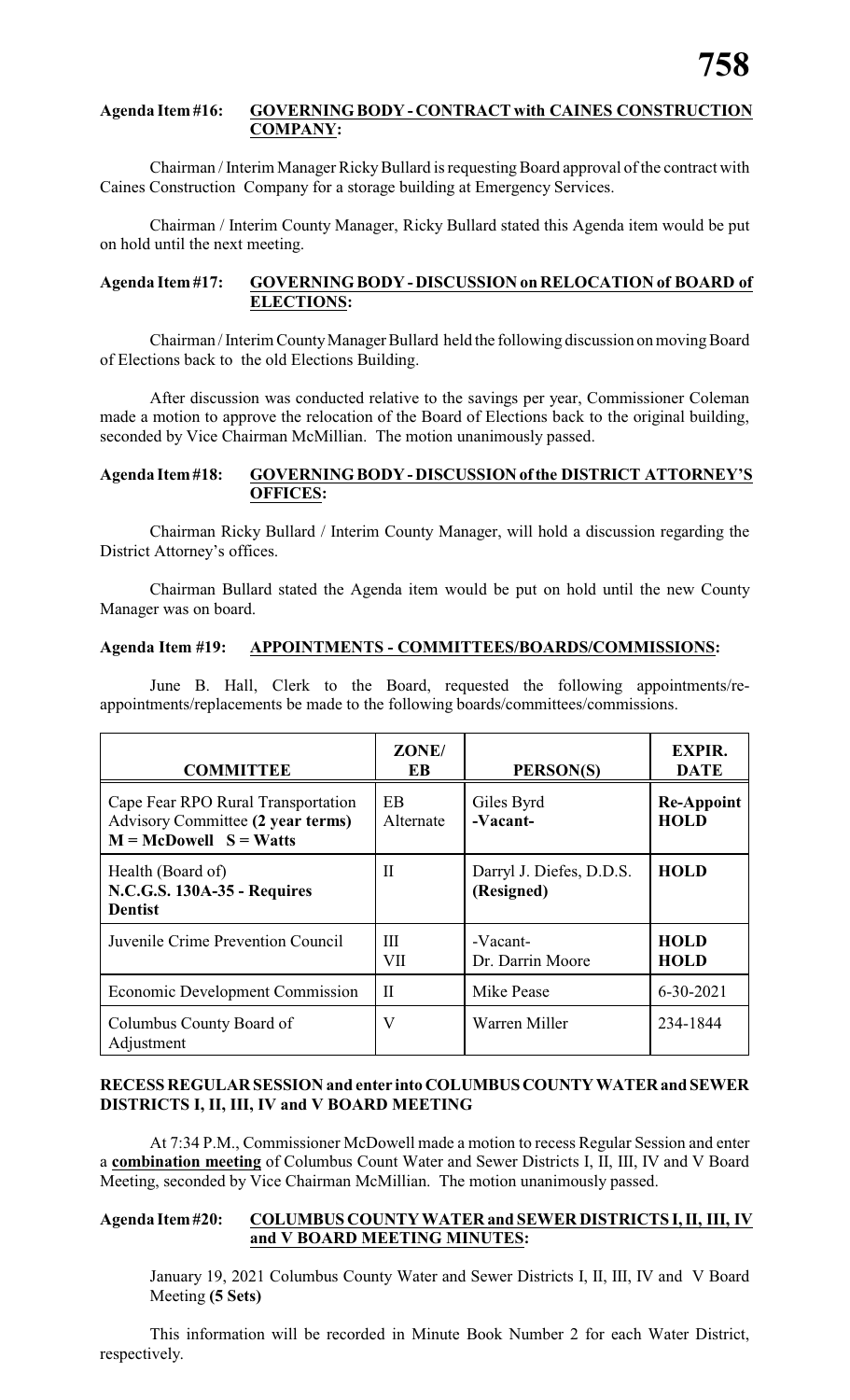### **ADJOURN COMBINATION MEETING of COLUMBUS COUNTY WATER and SEWER DISTRICTS I, II, III, IV AND V BOARD MEETING**

At 7:35 P.M., Commissioner Byrd made a motion to adjourn the **combination meeting** of Columbus CountyWater and Sewer Districts I, II, III, IV and V Board Meeting, and resume Regular Session, seconded by Vice Chairman McMillian. The motion unanimously passed.

#### **Agenda Item #21: CONSENT AGENDA ITEMS:**

Commissioner Byrd made a motion to approve the following Consent Agenda Items, as presented, seconded by Commissioner McDowell. The motion unanimously passed.

#### A. **Budget Amendments:**

| <b>TYPE</b>         | <b>ACCOUNT</b> | <b>DETAILS</b>                     | <b>AMOUNT</b> |
|---------------------|----------------|------------------------------------|---------------|
| <b>Expenditures</b> | 10-9935-550000 | Capital Outlay                     | 16,540        |
|                     | 10-9935-550010 | Non-Capital Outlay                 | 11,644        |
|                     | 10-9935-524010 | Repairs                            | 103,627       |
|                     | 10-9935-526001 | <b>Departmental Supplies</b>       | 27,281        |
| <b>Revenues</b>     | 10-3580-420026 | CARES ACT Title IIIB and IIIC      | 159,092       |
| <b>Expenditures</b> | 10-9975-519001 | <b>Contracted Supplies</b>         | 10,000        |
|                     | 10-9975-526001 | <b>Departmental Supplies</b>       | 23,285        |
| <b>Revenues</b>     | 10-3580-420025 | <b>CARES ACT Family Caregivers</b> | 33,285        |
| <b>Expenditures</b> | 10-5301-533001 | CP&L Energy (Energy Neighbor)      | 1,137         |
|                     | 10-5301-549986 | Crisis Intervention                | (10, 358)     |
| <b>Revenues</b>     | 10-3530-430076 | CP&L Energy (Energy Neighbor)      | 1,137         |
|                     | 10-3530-430068 | Crisis Intervention                | (10, 358)     |
| <b>Expenditures</b> | 10-4310-535300 | M&R Vehicles                       | 5,415         |
|                     | 10-4310-535300 | M&R Vehicles                       | 10.329        |
|                     | 10-4310-550000 | Capital Outlay                     | 46,478        |
| <b>Revenues</b>     | 10-3431-489000 | Miscellaneous;                     | 62,222        |
| <b>Expenditures</b> | 60-7111-559000 | C/O Other Improvements             | 6,282         |
|                     | 61-7112-559000 | C/O Other Improvements             | 16,425        |
|                     | 62-7113-559000 | C/O Other Improvements             | 48,376        |
|                     | 63-7114-559000 | C/O Other Improvements             | 11,355        |
|                     | 64-7115-559000 | C/O Other Improvements             | 11,313        |
|                     | 60-7111-999910 | Contingency                        | (6, 282)      |
|                     | 61-7112-999910 | Contingency                        | (16, 425)     |
|                     | 62-7113-999910 | Contingency                        | (47, 353)     |
|                     | 63-7114-999910 | Contingency                        | (11,355)      |
|                     | 64-7115-999910 | Contingency                        | (11,313)      |
|                     | 62-7113-526001 | <b>Departmental Supplies</b>       | (1,023)       |
| <b>Expenditures</b> | 17-4213-512100 | COVID-19 Salaries                  | 30,500        |
|                     | 17-4213-512700 | COVID-19 Longevity                 | 107           |
|                     | 17-4213-518100 | COVID-19 FICA                      | 5,000         |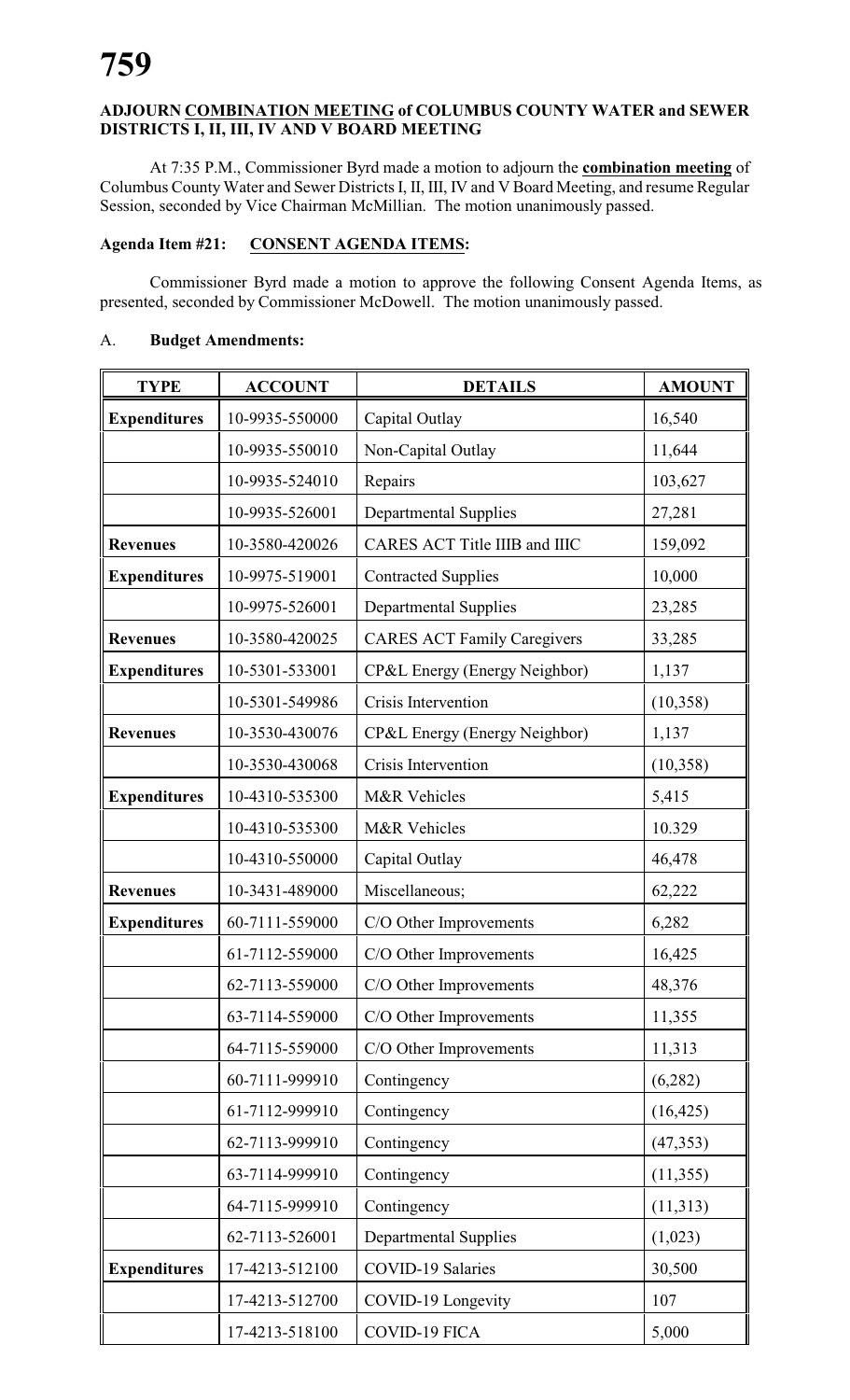| <b>TYPE</b>         | <b>ACCOUNT</b> | <b>DETAILS</b>                         | <b>AMOUNT</b> |
|---------------------|----------------|----------------------------------------|---------------|
|                     | 17-4213-518301 | COVID-19 Insurance                     | 2,000         |
|                     | 17-4213-518200 | COVID-19 Retirement                    | 2,000         |
|                     | 17-4213-526001 | <b>COVID-19 Departmental Suppliesa</b> | 36,393        |
| <b>Revenues</b>     | 17-3581-430172 | COVID-19 Grant                         | 76,000        |
| <b>Expenditures</b> | 17-4213-512100 | <b>COVID-19 Salaries</b>               | 73,000        |
|                     | 17-4213-521700 | COVID-19 Longevity                     | 1,000         |
|                     | 17-4213-518100 | <b>COVID-19 FICA</b>                   | 23,000        |
|                     | 17-4213-518301 | COVID-19 Insurance                     | 15,000        |
|                     | 17-4213-518200 | COVID-19 Retirement                    | 15,652        |
|                     | 17-4213-526001 | <b>COVID-19 Departmental Supplies</b>  | 28,742        |
| <b>Revenues</b>     | 17-3581-430172 | COVID-19 Grant                         | 156,394       |

### B. **Tax Refunds and Releases:**

| Tax Refunds and Releases                                                                              |       |           |                        |          |              |       |            |
|-------------------------------------------------------------------------------------------------------|-------|-----------|------------------------|----------|--------------|-------|------------|
| Proeprty Value                                                                                        |       |           |                        |          | Amount:      |       | \$5,115.78 |
| <b>Dreamland Amusements</b>                                                                           |       |           | <b>PROPERTY: 00000</b> |          | Total:       |       | \$6,005.48 |
| Value: \$635,500.00                                                                                   | Year: | 2020      | Account:               | 15-00752 | Bill#:       | 67878 |            |
| Release value. Value billed incorrectly. Release Acme Delco(762.60) release Columbus                  |       |           |                        |          |              |       |            |
| Rescue(127.10)                                                                                        |       |           |                        |          |              |       |            |
| Property Value                                                                                        |       |           |                        |          | Amount:      |       | \$97.41    |
| Benton, Ricky James II                                                                                |       |           | <b>PROPERTY: 96393</b> |          | Total:       |       | \$311.93   |
| Value: \$12,100.00                                                                                    | Year: | 2020      | Account:               | 16-00458 | $Bill#$ :    | 58976 |            |
| Release value. Condemned prior to Jan 1. Release Cole Fire(12.10) release Columbus                    |       |           |                        |          |              |       |            |
| Rescue(2.42)                                                                                          |       |           |                        |          |              |       |            |
| Property Value                                                                                        |       |           |                        |          | Amount:      |       | \$49.51    |
| Brown, Howard M.                                                                                      |       |           | PROPERTY: 00000        |          | Total:       |       | \$60.72    |
| Value: \$810.00                                                                                       | Year: | $14 - 20$ | Account:               | 12-03468 | $Bill#$ :    | 99999 |            |
| Release value of boat. Sold Release Evergreen Fire(4.93) release Columbus                             |       |           |                        |          |              |       |            |
| Rescue $(1.22)$ release Water II $(0.32)$ release late list $(4.74)$                                  |       |           |                        |          |              |       |            |
| Property Value                                                                                        |       |           |                        |          | Amount:      |       | \$94.68    |
| Buffkin, Evan Scott                                                                                   |       |           | PROPERTY: 00000        |          | Total:       |       | \$108.80   |
| Value: \$11,762.00                                                                                    | Year: | 2020      | Account:               | 16-04311 | Bill#: 61725 |       |            |
| Release value of boat. Sold. Release Cole Service(11.76) release Columbus Rescue(2.35)                |       |           |                        |          |              |       |            |
| Property Value                                                                                        |       |           |                        |          | Amount:      |       | \$289.00   |
| Cartrette, Illa Mae                                                                                   |       |           | PROPERTY: 99804        |          | Total:       |       | \$324.90   |
| Value: \$35,900.00                                                                                    | Year: | 2020      | Account:               | 09-04266 | $Bill#$ :    | 63660 |            |
| Release portion of value. SHB in exemption program. Release Roseland Fire(28.72)                      |       |           |                        |          |              |       |            |
| release Columbus Rescue(7.18)                                                                         |       |           |                        |          |              |       |            |
| Property Value                                                                                        |       |           |                        |          | Amount:      |       | \$16.91    |
| Chestnutt, Brian Daniel & Carlton Hunter                                                              |       |           | <b>PROPERTY: 12703</b> |          | Total:       |       | \$19.01    |
| Value: \$2,100.00                                                                                     | Year: | 2020      | Account:               | 07-05654 | $Bill#$ :    | 64194 |            |
| Release value. Dblisted with Prop#77362. Release Nakina Fire(1.68) release                            |       |           |                        |          |              |       |            |
| Columbus Rescue(.42)                                                                                  |       |           |                        |          |              |       |            |
|                                                                                                       |       |           |                        |          | Amount:      |       | \$313.18   |
| Property Value<br>Gibson, Ernestine                                                                   |       |           |                        |          | Total:       |       | \$1,433.48 |
|                                                                                                       |       | $12 - 20$ | PROPERTY: 22973        | 12-09253 | $Bill#$ :    | 99999 |            |
| Value: \$1,700.00<br>Release value. Sold at tax sale. Release Evergreen Fire (32.24) release Columbus | Year: |           | Account:               |          |              |       |            |
|                                                                                                       |       |           |                        |          |              |       |            |
| Rescue(8.06)                                                                                          |       |           |                        |          |              |       |            |
| Property Value                                                                                        |       |           |                        |          | Amount:      |       | \$46.69    |
| Greene, Stacey                                                                                        |       |           | PROPERTY: 3007         |          | Total:       |       | \$51.91    |
| Value: \$53,100.00                                                                                    | Year: | 2020      | Account:               | 01-01816 | $Bill#$ :    | 74888 |            |
| Release portion of value. Land breakdown incorrect. Release Klondyke Fire(4.06)                       |       |           |                        |          |              |       |            |
| release Whiteville, Rescue(1.16)                                                                      |       |           |                        |          |              |       |            |
| Property Value                                                                                        |       |           |                        |          | Amount:      |       | \$434.70   |
| Greene, Stacey L.                                                                                     |       |           | PROPERTY: 3006         |          | Total:       |       | \$445.50   |
|                                                                                                       |       |           |                        |          |              |       |            |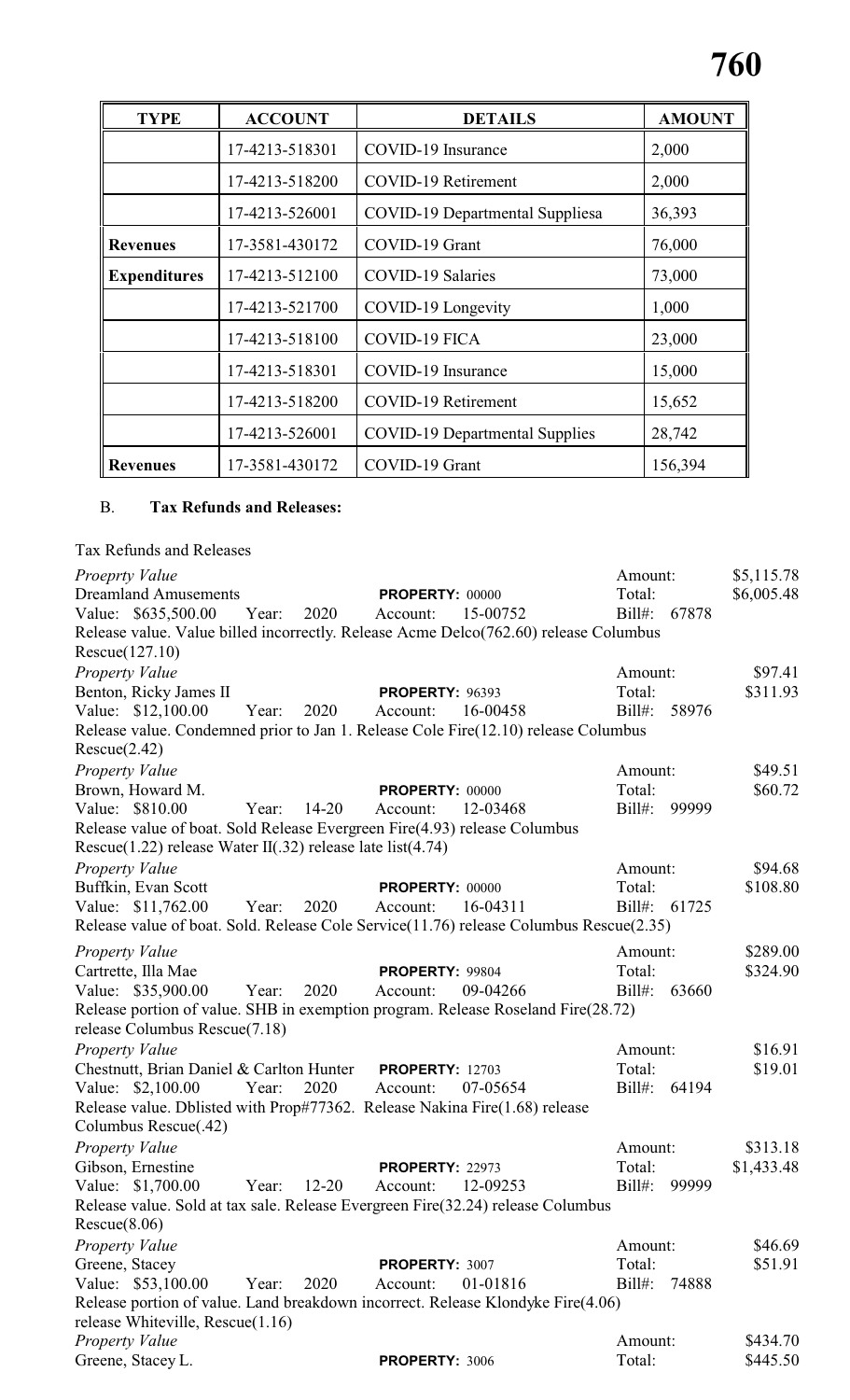# **761**

|                       | Value: \$79,600.00<br>Release portion of value. Prop#3006. Release Whiteville Rescue(10.80) | Year: | 2020      | Account:               | 01-01816                                                                             | $Bill#$ :    | 74889          |            |
|-----------------------|---------------------------------------------------------------------------------------------|-------|-----------|------------------------|--------------------------------------------------------------------------------------|--------------|----------------|------------|
| <b>Property Value</b> |                                                                                             |       |           |                        |                                                                                      | Amount:      |                | \$542.33   |
|                       | Hemingway, Ben (Jr) Heirs                                                                   |       |           | <b>PROPERTY: 11098</b> |                                                                                      | Total:       |                | \$556.73   |
|                       | Value: \$8,000.00                                                                           | Year: | $11-20$   | Account:               | 06-18220                                                                             | Bill#:       | 99999          |            |
|                       |                                                                                             |       |           |                        | Release value. Sold at tax sale. Release Town of Tabor City(107.20) release Columbus |              |                |            |
| Rescue(14.40)         |                                                                                             |       |           |                        |                                                                                      |              |                |            |
| Property Value        |                                                                                             |       |           |                        |                                                                                      | Amount:      |                | \$212.07   |
|                       | Hooper, Hezikiah                                                                            |       |           | PROPERTY: 2566         |                                                                                      | Total:       |                | \$235.74   |
|                       | Value: \$3,100.00                                                                           | Year: | $12 - 20$ | Account:               | 01-43321                                                                             | $Bill#$ :    | 99999          |            |
|                       |                                                                                             |       |           |                        | Release entire value. Dblisted with Prop#909. Release Brunswick Fire(18.41) release  |              |                |            |
|                       | Whiteville Rescue $(5.26)$                                                                  |       |           |                        |                                                                                      |              |                |            |
| Property Value        |                                                                                             |       |           |                        |                                                                                      | Amount:      |                | \$25.69    |
|                       | Long, Glenda Gray                                                                           |       |           | <b>PROPERTY: 21627</b> |                                                                                      | Total:       |                | \$25.69    |
| Value: $$0.00$        |                                                                                             | Year: | 2020      | Account:               | 12-16510                                                                             | Bill#: 84004 |                |            |
|                       | Release discount amout. Postmark error.                                                     |       |           |                        |                                                                                      |              |                |            |
| <b>Property Value</b> |                                                                                             |       |           |                        |                                                                                      | Amount:      |                | \$125.90   |
|                       | Nancy, Ruby Inman                                                                           |       |           | <b>PROPERTY: 00000</b> |                                                                                      | Total:       |                | \$772.32   |
|                       | Value: \$6,020.00                                                                           | Year: | $18 - 20$ | Account:               | 16-01254                                                                             | Bill#: 99999 |                |            |
|                       |                                                                                             |       |           |                        | Release value of mobile home. Dbl Act#16-00423. Release Cole Service(15.64) release  |              |                |            |
|                       | Columbus Rescue $(3.12)$ release late list $(27.66)$                                        |       |           |                        |                                                                                      |              |                |            |
| Property Value        |                                                                                             |       |           |                        |                                                                                      | Amount:      |                | \$553.91   |
|                       | Powell, Eunice (Heirs)                                                                      |       |           | <b>PROPERTY: 77496</b> |                                                                                      | Total:       |                | \$649.95   |
|                       | Value: \$8,400.00                                                                           | Year: | $11-19$   | Account:               | 15-30532                                                                             | $Bill#$ :    | 99999          |            |
|                       |                                                                                             |       |           |                        | Release value. Dblisted Prop#93987. Release Acme Delco(82.32) release Columbus       |              |                |            |
| Rescue(13.72)         |                                                                                             |       |           |                        |                                                                                      |              |                |            |
| Property Value        |                                                                                             |       |           |                        |                                                                                      | Amount:      |                | \$19.48    |
|                       | Raspberry Mark Anthony & Teresa                                                             |       |           | <b>PROPERTY: 80116</b> |                                                                                      | Total:       |                | \$21.65    |
|                       | Value: \$29,731.00                                                                          | Year: | 2020      | Account:               | 01-74839                                                                             | Bill#:       | 93472          |            |
| Rescue(.48)           |                                                                                             |       |           |                        | Release value of boat. Sold 2019. Release Brunswick Fire(1.69) release Whiteville    |              |                |            |
| Property Value        |                                                                                             |       |           |                        |                                                                                      | Amount:      |                | \$114.07   |
|                       | Smith, Shane Edwin                                                                          |       |           | PROPERTY: 00000        |                                                                                      | Total:       |                | \$141.06   |
|                       | Value: \$14,170.00                                                                          | Year: | 2020      | Account:               | 07-00832                                                                             | Bill#: 98548 |                |            |
|                       |                                                                                             |       |           |                        | Release value of boat. Junked. Release Nakina Fire(11.34) release Columbus           |              |                |            |
|                       | Rescue $(2.83)$ release late list $(12.82)$                                                 |       |           |                        |                                                                                      |              |                |            |
| <b>Property Value</b> |                                                                                             |       |           |                        |                                                                                      | Amount:      |                | \$298.64   |
|                       | Smith, William W                                                                            |       |           | PROPERTY: 4995         |                                                                                      | Total:       |                | \$331.94   |
|                       | Value: \$3,700.00                                                                           | Year: | $11 - 20$ | Account:               | 01-86883                                                                             | Bill#:       | 99999          |            |
|                       |                                                                                             |       |           |                        | Release all taxes. Prop#4995 Deleted DBL with Prop#2831. Release Brunswick           |              |                |            |
|                       | Fire(25.90) release Whiteville Rescue(7.40)                                                 |       |           |                        |                                                                                      |              |                |            |
| <b>Property Value</b> |                                                                                             |       |           |                        |                                                                                      | Amount:      |                | \$174.52   |
|                       | Stanley, Joyce Marie                                                                        |       |           | <b>PROPERTY: 16926</b> |                                                                                      | Total:       |                | \$191.87   |
|                       | Value: \$21,680.00                                                                          | Year: | 2020      | Account:               | 09-28980                                                                             | $Bill#$ :    | $\overline{1}$ |            |
|                       |                                                                                             |       |           |                        | Release portion of taxes. SHB in exemption program. Release Williams Fire(13.01)     |              |                |            |
|                       | release Columbus Rescue(4.34)                                                               |       |           |                        |                                                                                      |              |                |            |
| Property Value        |                                                                                             |       |           |                        |                                                                                      | Amount:      |                | \$0.00     |
|                       | Tri County Builders & Realty                                                                |       |           | PROPERTY: 5593         |                                                                                      | Total:       |                | \$0.00     |
|                       | Value: \$4,900.00                                                                           | Year: | $11 - 20$ | Account:               | 01-96600                                                                             | Bill#: 99999 |                |            |
|                       | Release value. No deed found. Release City of Whiteville (249.89)                           |       |           |                        |                                                                                      |              |                |            |
| <b>Property Value</b> |                                                                                             |       |           |                        |                                                                                      | Amount:      |                | \$395.48   |
|                       | Tri County Builders & Realty                                                                |       |           | PROPERTY: 5593         |                                                                                      | Total:       |                | \$405.28   |
|                       | Value: \$4,900.00                                                                           | Year: | $11 - 20$ | Account:               | 01-96600                                                                             | Bill#: 99999 |                |            |
|                       | Release value. No deed found. Release Whiteville Rescue(9.80)                               |       |           |                        |                                                                                      |              |                |            |
| Property Value        |                                                                                             |       |           |                        |                                                                                      | Amount:      |                | \$756.87   |
|                       | Williamson Faye Martin                                                                      |       |           | <b>PROPERTY: 00000</b> |                                                                                      | Total:       |                | \$869.70   |
|                       | Value: \$31,340.00                                                                          | Year: | $18 - 20$ | Account:               | 12-30984                                                                             | Bill#:       | 99999          |            |
|                       |                                                                                             |       |           |                        | Release value. Billed in error. Release Cerro Gordo Fire(94.02) release Columbus     |              |                |            |
| Rescue(18.81)         |                                                                                             |       |           |                        |                                                                                      |              |                |            |
| Refunds               |                                                                                             |       |           |                        |                                                                                      | Amount:      |                | \$1,233.61 |
|                       | <b>AGCO Finance LLC</b>                                                                     |       |           | <b>PROPERTY: 00000</b> |                                                                                      | Total:       |                | \$1,233.61 |
| Value: \$0.00         |                                                                                             | Year: | 2020      | Account:               | 04-03665                                                                             | $Bill#$ :    | 56267          |            |
|                       |                                                                                             |       |           |                        | Refund entire payment. Paid in error. This leased tractor listed and paid under      |              |                |            |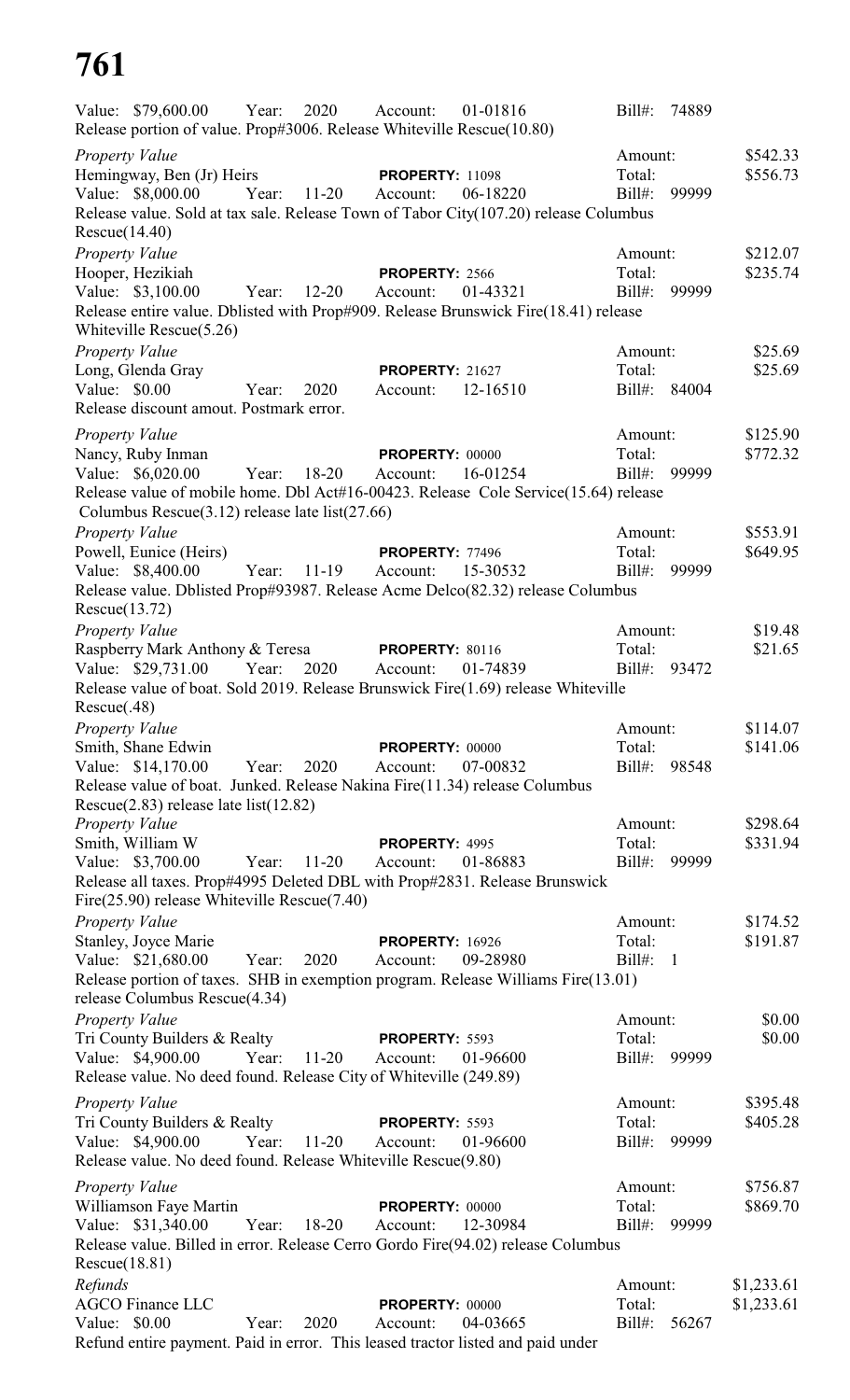| personal property Act#04-07182.                                                                                                             |       |           |                        |          |                   |              |            |
|---------------------------------------------------------------------------------------------------------------------------------------------|-------|-----------|------------------------|----------|-------------------|--------------|------------|
| Refunds                                                                                                                                     |       |           |                        |          | Amount:           |              | \$385.60   |
| Branson, Brenda S.                                                                                                                          |       |           | PROPERTY: 5846         |          | Total:            |              | \$649.05   |
| Value: \$47,900.00                                                                                                                          | Year: | 2020      | Account:               | 02-00458 | $Bill#$ :         | 99999        |            |
| Refund portion of value. SHB in exemption program. Refund Whiteville Rescue(9.58)<br>refund City of Whiteville(253.87)                      |       |           |                        |          |                   |              |            |
|                                                                                                                                             |       |           |                        |          |                   |              | \$0.00     |
| Refunds<br>Clemmons, Robert Lee                                                                                                             |       |           | <b>PROPERTY: 77918</b> |          | Amount:<br>Total: |              | \$200.00   |
| Value: \$0.00                                                                                                                               | Year: | 2018      | Account:               | 03-03075 | $Bill#$ :         | 99190        |            |
| Refund user fee. Dbilled.                                                                                                                   |       |           |                        |          |                   |              |            |
|                                                                                                                                             |       |           |                        |          |                   |              |            |
| Refunds                                                                                                                                     |       |           |                        |          | Amount:           |              | \$0.00     |
| Foley, Harold                                                                                                                               |       |           | PROPERTY: 30087        |          | Total:            |              | \$400.00   |
| Value: \$0.00                                                                                                                               | Year: | 18-19     | Account:               | 10-00117 | $Bill#$ :         | 99999        |            |
| Refund user fees. Farmland                                                                                                                  |       |           |                        |          |                   |              |            |
| Refunds                                                                                                                                     |       |           |                        |          | Amount:           |              | \$613.45   |
| McDuffie, Priscilla                                                                                                                         |       |           | <b>PROPERTY: 25312</b> |          | Total:            |              | \$1,101.15 |
| Value: \$15,241.00                                                                                                                          | Year: | 2020      | Account:               | 13-04168 | $Bill#$ :         | 99999        |            |
| Refund portion of value years 2015-2020. Incorrect measurement of home. Release<br>Columbus Rescue(15.25) release City of Chadbourn(472.45) |       |           |                        |          |                   |              |            |
|                                                                                                                                             |       |           |                        |          | Amount:           |              | \$0.00     |
| Refunds<br>McPherson, Hunter                                                                                                                |       |           | <b>PROPERTY: 16360</b> |          | Total:            |              | \$400.00   |
| Value: \$0.00                                                                                                                               | Year: | 18-19     | Account:               | 09-02451 | Bill#:            | 99999        |            |
| Refund user fees. Dbilled in system                                                                                                         |       |           |                        |          |                   |              |            |
|                                                                                                                                             |       |           |                        |          |                   |              |            |
| Refunds                                                                                                                                     |       |           |                        |          | Amount:           |              | \$0.00     |
| Sauls, Lawrence J & Louise                                                                                                                  |       |           | PROPERTY: 00000        |          | Total:            |              | \$800.00   |
| Value: $$0.00$                                                                                                                              | Year: | 2020      | Account:               | 01-03712 | $Bill#$ :         | 99999        |            |
| Refund user fees Property#84531 and Prop#29719                                                                                              |       |           |                        |          |                   |              |            |
| User Fee                                                                                                                                    |       |           |                        |          | Amount:           |              | \$0.00     |
| Benton, Barbara D                                                                                                                           |       |           | <b>PROPERTY: 75265</b> |          | Total:            |              | \$200.00   |
| Value: \$0.00                                                                                                                               | Year: | 2020      | Account:               | 07-00460 | $Bill#$ :         | 58858        |            |
| Release user fee.                                                                                                                           |       |           |                        |          |                   |              |            |
| User Fee                                                                                                                                    |       |           |                        |          | Amount:           |              | \$0.00     |
| Clarida Ethel (Heirs)                                                                                                                       |       |           | <b>PROPERTY: 86275</b> |          | Total:            |              | \$200.00   |
| Value: \$0.00                                                                                                                               | Year: | 2020      | Account:               | 07-04652 |                   | Bill#: 64318 |            |
| Release user fee. Unliveable.                                                                                                               |       |           |                        |          |                   |              |            |
| User Fee                                                                                                                                    |       |           |                        |          | Amount:           |              | \$0.00     |
| Cobbs, Lee Jr. & Willie Mae                                                                                                                 |       |           | PROPERTY: 9660         |          | Total:            |              | \$400.00   |
| Value: \$0.00                                                                                                                               | Year: | $19-20$   | Account:               | 05-01430 |                   | Bill#: 99999 |            |
| Release user fees. Unliveable.                                                                                                              |       |           |                        |          |                   |              |            |
|                                                                                                                                             |       |           |                        |          |                   |              |            |
| User Fee                                                                                                                                    |       |           |                        |          | Amount:           |              | \$0.00     |
| Creech, Thomas & Carleen                                                                                                                    |       |           | <b>PROPERTY: 00000</b> |          | Total:            |              | \$600.00   |
| Value: \$0.00                                                                                                                               | Year: | 18-20     | Account:               | 11-07300 |                   | Bill#: 99999 |            |
| Release user fees. Singlewide Unliveable.                                                                                                   |       |           |                        |          |                   |              |            |
| User Fee                                                                                                                                    |       |           |                        |          | Amount:           |              | \$0.00     |
| Davis, Lloyd & Vernell                                                                                                                      |       |           | PROPERTY: 79865        |          | Total:            |              | \$2,000.00 |
| Value: \$0.00                                                                                                                               | Year: | $19 - 20$ | Account:               | 12-06233 |                   | Bill#: 99999 |            |
| Release user fees.                                                                                                                          |       |           |                        |          |                   |              |            |
| User Fee                                                                                                                                    |       |           |                        |          | Amount:           |              | \$0.00     |
| Evans, Alene G.                                                                                                                             |       |           | <b>PROPERTY: 23953</b> |          | Total:            |              | \$113.00   |
| Value: \$0.00                                                                                                                               | Year: | 2020      | Account:               | 13-00629 |                   | Bill#: 69398 |            |
| Release user fee. Vacant                                                                                                                    |       |           |                        |          |                   |              |            |
| User Fee                                                                                                                                    |       |           |                        |          | Amount:           |              | \$0.00     |
| Foley, Harold                                                                                                                               |       |           | PROPERTY: 30087        |          | Total:            |              | \$200.00   |
| Value: \$0.00                                                                                                                               | Year: | 2020      | Account:               | 10-00117 |                   | Bill#: 70637 |            |
| Release user fee. Farmland                                                                                                                  |       |           |                        |          |                   |              |            |
| User Fee                                                                                                                                    |       |           |                        |          | Amount:           |              | \$0.00     |
| Grady, Marcella S                                                                                                                           |       |           | <b>PROPERTY: 85881</b> |          | Total:            |              | \$200.00   |
| Value: $$0.00$                                                                                                                              | Year: | 2020      | Account:               | 09-03717 |                   | Bill#: 73956 |            |
| Release user fee. Uses a commercial hauler.                                                                                                 |       |           |                        |          |                   |              |            |
| User Fee                                                                                                                                    |       |           |                        |          |                   |              | \$0.00     |
| Hammond, James J & billie Jo                                                                                                                |       |           | PROPERTY: 00000        |          | Amount:<br>Total: |              | \$600.00   |
| Value: \$0.00                                                                                                                               | Year: | 18-20     | Account:               | 13-17641 | Bill#:            | 99999        |            |
|                                                                                                                                             |       |           |                        |          |                   |              |            |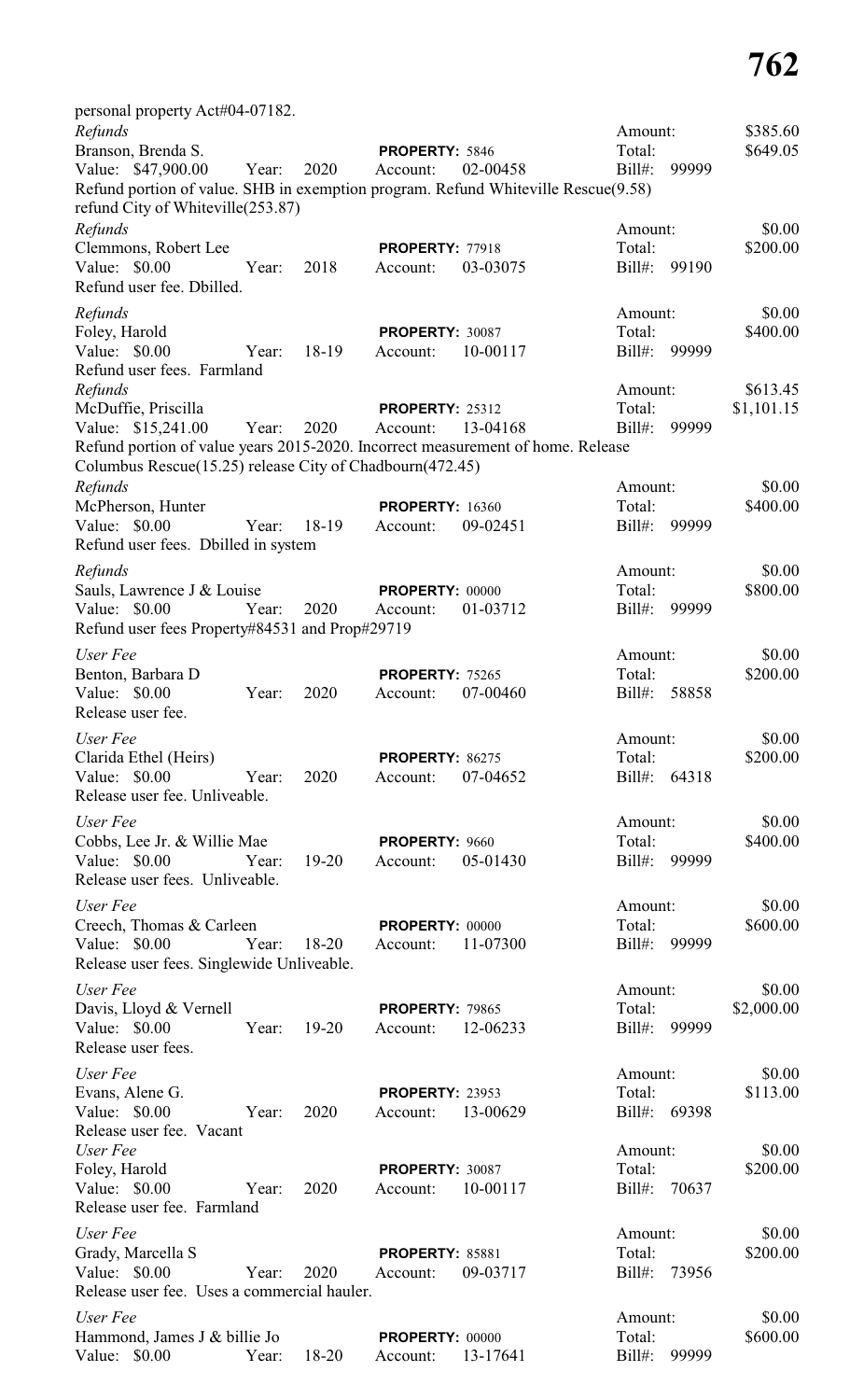# **763**

| Release user fee No mobile home.                                                                     |       |           |                                    |          |                                         |                    |
|------------------------------------------------------------------------------------------------------|-------|-----------|------------------------------------|----------|-----------------------------------------|--------------------|
| User Fee<br>Housand, Clara Juanice<br>Value: \$0.00<br>Release user fee. Vacant                      | Year: | 2020      | <b>PROPERTY: 80931</b><br>Account: | 06-08926 | Amount:<br>Total:<br>$Bill#$ :<br>78672 | \$0.00<br>\$200.00 |
| User Fee<br>Inman Lowell Grayson & Georgiana<br>Value: \$0.00<br>Release user fee. House has burned. | Year: | 2020      | PROPERTY: 2694<br>Account:         | 01-08296 | Amount:<br>Total:<br>Bill#:<br>79250    | \$0.00<br>\$200.00 |
| User Fee<br>Long James Martin & Vera Mae<br>Value: $$0.00$<br>Release user fee Insolvent.            | Year: | $18-20$   | <b>PROPERTY: 00000</b><br>Account: | 01-54040 | Amount:<br>Total:<br>$Bill#$ :<br>99999 | \$0.00<br>\$600.00 |
| User Fee<br>Long, Thomas Leroy<br>Value: \$0.00<br>Release user fee. Unliveable                      | Year: | 2020      | <b>PROPERTY: 97866</b><br>Account: | 03-14880 | Amount:<br>Total:<br>$Bill#$ :<br>84271 | \$0.00<br>\$200.00 |
| User Fee<br>Martin, Veona V<br>Value: $$0.00$<br>Release user fees. Insolvent.                       | Year: | $18 - 20$ | PROPERTY: 00000<br>Account:        | 13-26920 | Amount:<br>Total:<br>$Bill#$ :<br>99999 | \$0.00<br>\$600.00 |
| User Fee<br>McPherson, Hunter<br>Value: \$0.00<br>Release user fee. Dbilled.                         | Year: | 2020      | <b>PROPERTY: 16360</b><br>Account: | 09-02451 | Amount:<br>Total:<br>$Bill#$ :<br>86879 | \$0.00<br>\$200.00 |
| User Fee<br>Page, Paul Franklin<br>Value: $$0.00$<br>Release user fee. Uses a commercial hauler.     | Year: | 2020      | <b>PROPERTY: 75536</b><br>Account: | 13-31723 | Amount:<br>Total:<br>Bill#: 90712       | \$0.00<br>\$200.00 |
| User Fee<br>Page, Paul Franklin<br>Value: \$0.00<br>Release user fee. Uses a commercial hauler.      | Year: | 2020      | PROPERTY: 00000<br>Account:        | 13-31733 | Amount:<br>Total:<br>$Bill#$ :<br>90715 | \$0.00<br>\$200.00 |
| User Fee<br>Pierce, Hampton Scott<br>Value: $$0.00$<br>Release user fee.                             | Year: | $19 - 20$ | <b>PROPERTY: 27232</b><br>Account: | 14-11965 | Amount:<br>Total:<br>$Bill#$ :<br>99999 | \$0.00<br>\$400.00 |
| User Fee<br>Reynolds, Graham<br>Value: $$0.00$<br>Release user fee.                                  | Year: | $18 - 20$ | PROPERTY: 00000<br>Account:        | 06-01014 | Amount:<br>Total:<br>$Bill#$ :<br>99999 | \$0.00<br>\$600.00 |
| User Fee<br>Rouse, Ernest Lee & Jennie Johnson<br>Value: \$0.00<br>Release portion. Postmarked.      | Year: | 2020      | PROPERTY: 6171<br>Account:         | 01-06583 | Amount:<br>Total:<br>Bill#: 95189       | \$0.00<br>\$11.11  |
| User Fee<br>Sauls, Lawrence J & Louise<br>Value: \$0.00<br>Release user fee.                         | Year: | 2020      | <b>PROPERTY: 84531</b><br>Account: | 01-03712 | Amount:<br>Total:<br>Bill#: 95793       | \$0.00<br>\$200.00 |
| User Fee<br>Sauls, Lawrence J & Louise<br>Value: \$0.00<br>Release user fee.                         | Year: | 2020      | <b>PROPERTY: 29719</b><br>Account: | 15-03049 | Amount:<br>Total:<br>Bill#: 95791       | \$0.00<br>\$200.00 |
| User Fee<br>Vontrina Investments LLC<br>Value: \$0.00<br>Release user fee.                           | Year: | 2020      | PROPERTY: 3705<br>Account:         | 01-00102 | Amount:<br>Total:<br>3828<br>$Bill#$ :  | \$0.00<br>\$113.00 |
| User Fee<br>Ward, Wilbur Ray<br>Value: \$0.00<br>Release user fee. MH sold                           | Year: | 2020      | PROPERTY: 00000<br>Account:        | 03-28123 | Amount:<br>Total:<br>Bill#:<br>5292     | \$0.00<br>\$200.00 |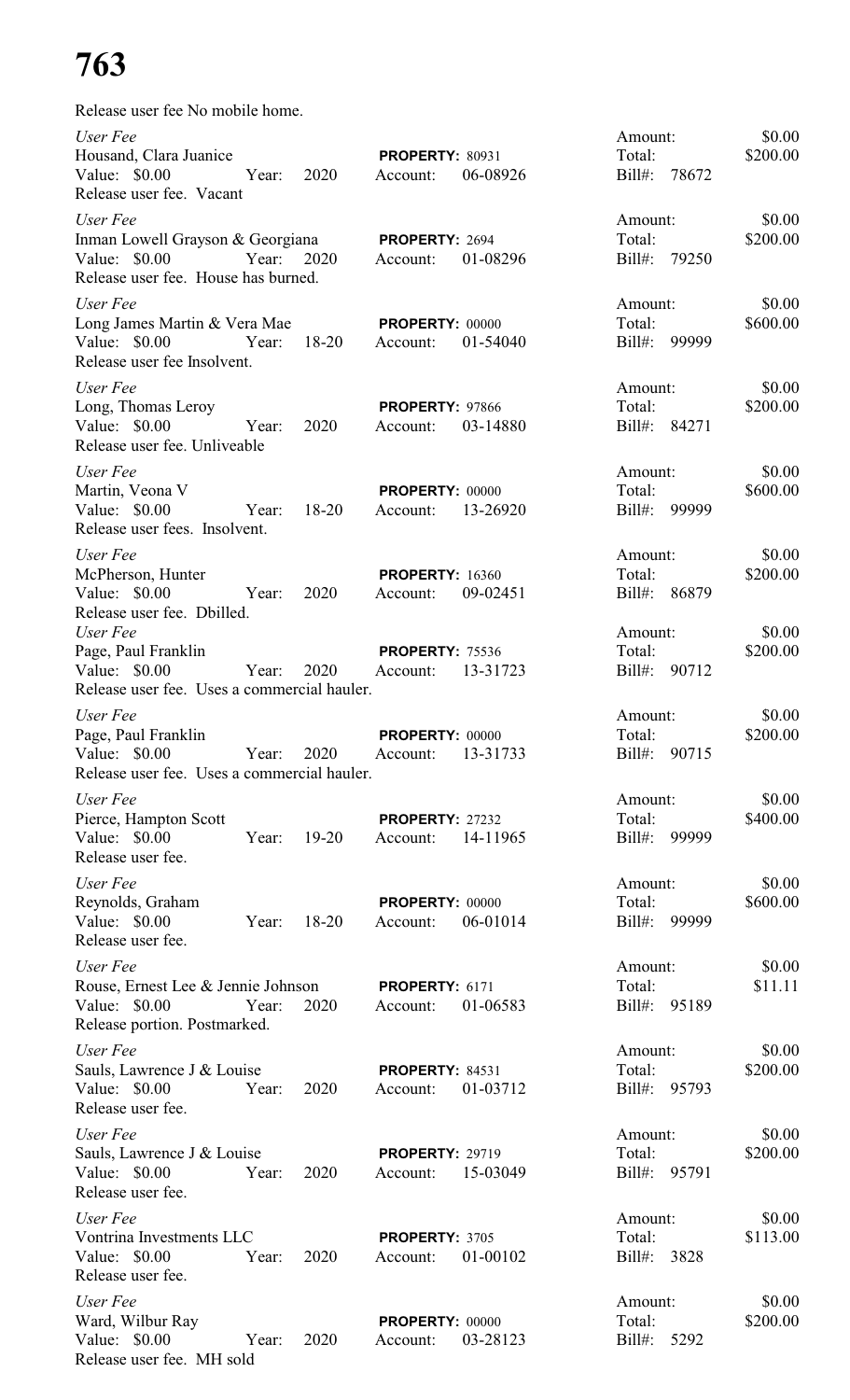| User Fee<br>Williamson, James $E(DEC)$ & Mary |       |           | <b>PROPERTY: 12486</b> |          | Amount:<br>Total: | \$0.00<br>\$576.00 |
|-----------------------------------------------|-------|-----------|------------------------|----------|-------------------|--------------------|
| Value: \$0.00<br>Release user fees. Vacant    | Year: | $16 - 20$ | Account:               | 06-43680 | Bill#: 99999      |                    |
| User Fee<br>Woodbury, Lana G                  |       |           | <b>PROPERTY: 2170</b>  |          | Amount:<br>Total: | \$0.00<br>\$200.00 |
| Value: $$0.00$<br>Release user fee. Dblisted. | Year: | 2020      | Account:               | 01-00895 | $Bill#$ :<br>7893 |                    |

#### **Agenda Item #22: COMMENTS:**

Chairman Bullard opened the floor for comments. The following spoke.

#### B. **Board of Commissioners:**

1. **Commissioner Coleman:** stated the following: -I would like to place a motion on the floor to open up the Tax Office and cancel Flex Time until after the pandemic.

#### **MOTION:**

Commissioner Coleman made a motion to open up the Tax Office in the following manner - open the station windows, use social distancing, and answer the telephones, seconded by Vice Chairman McMillian.

#### **MOTION:**

After in-depth discussion was conducted relative to all County departments, Commissioner Cole made a motion to open up the Tax Office in the following manner - open the station windows, use social distancing, and answer the telephones, all County departments to cease using Flex Time until a later time, seconded by Commissioner Smith. The motion unanimously passed.

- 2. **Commissioner McDowell:** stated the following: -My appointee on the Beaver Committee contacted me regarding the increase in the bounty was very beneficial to all involved; **and** -I have received multiple telephone calls relative to revaluation.
- 3. **Commissioner Smith:** stated the following: -I would like to know if the e-mails that the Commissioners are being sent with dates listed for events, could go straight to our calendars.
- 4. **Commissioner Watts:** stated he was receiving many telephone calls from funeral homes relative to the inabillity to enter Register of Deeds Department when they need to.
- 5. **Commissioner Byrd:** stated the following: -The guidelines that have been established for the gift of land to family members have caused hardships for elderly landowners; -Due to excessive rainfall, there is standing water near the ditches in Columbus County, which ultimately deteriorates the surfaced roads, and we need to address what, if any, can be done.
- 6. **Vice Chairman McMillian:** stated the following: -We need to open the recycling centers more; **and** -We need to have a bin for household trash at the established sites.

#### **RECESS REGULAR SESSION and enter into CLOSED SESSION in ACCORDANCE with N.C.G.S. § 143-318.11(a) (5)(i) PROPERTY ACQUISITION and (6) PERSONNEL:**

At 8:04 P.M., Commissioner Byrd made a motion to recess Regular Session and enter into Closed Session in accordance with N.C.G.S. § 143-318.11(a) (5 (i) Property Acquisition and (6) Personnel, seconded by Vice Chairman McMillian. The motion unanimously passed.

#### **Agenda Item #23: CLOSED SESSION in ACCORDANCE with N.C.G.S. § 143- 318.11(a) (5))(i) PROPERTY ACQUISITION and (6) PERSONNEL:**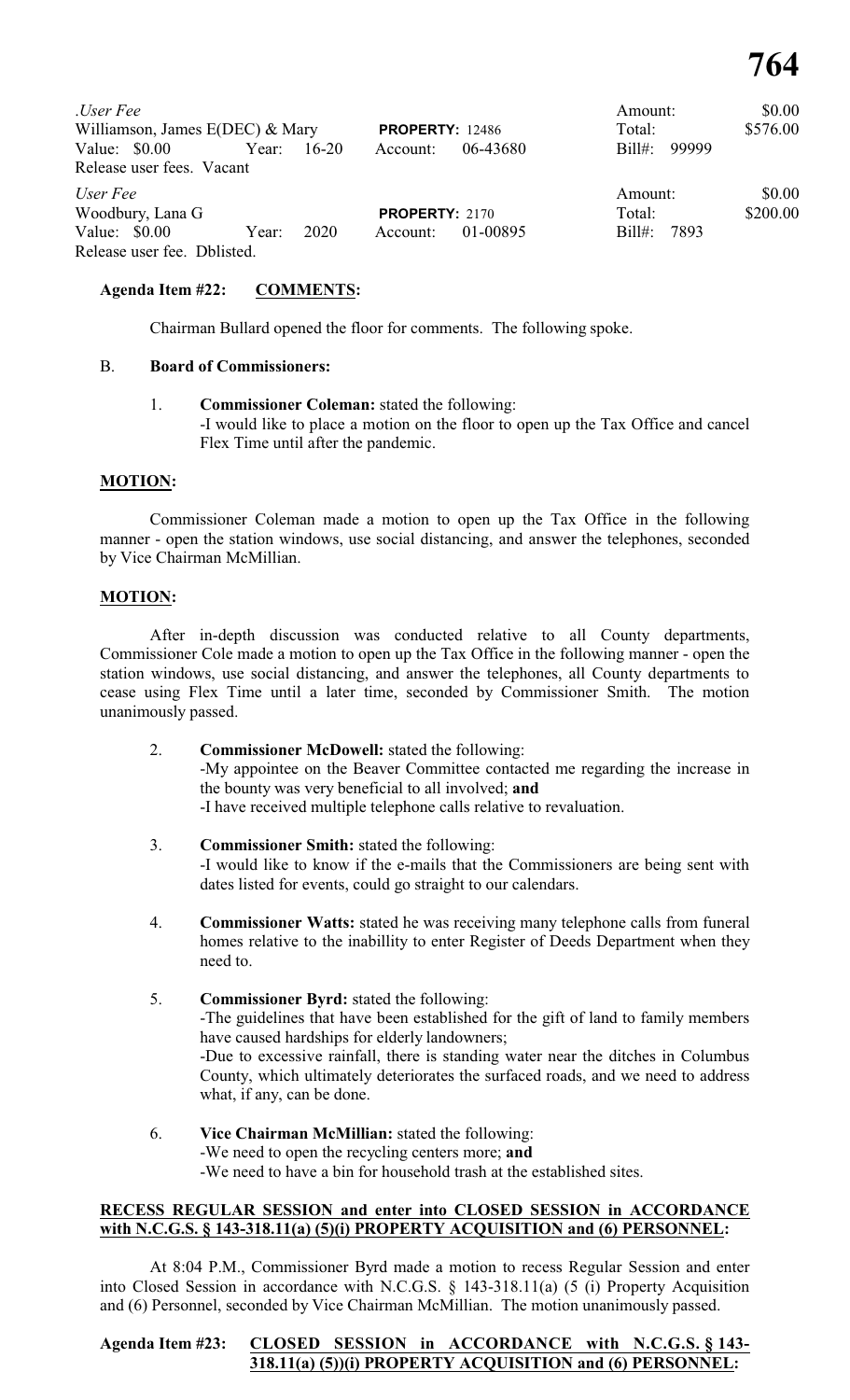No official action was taken.

#### **ADJOURN CLOSED SESSION and resume REGULAR SESSION:**

At 9:11 P.M., Commissioner McDowell made a motion to adjourn Closed Session and resume Regular Session, seconded by Commissioner Smith. The motion unanimously passed.

#### **READING and APPROVAL of CLOSED SESSION GENERAL ACCOUNT:**

Chairman Bullard requested that Amanda B. Prince, County Attorney, orally read the Closed Session General Account. Ms. Prince orally read the following: *"The County Commissioners discussed real property acquisition with the Economic Development Director, and the County Commissioners discuss some personnel matters. No official action was taken"*.

Commissioner Byrd made a motion to approve the Closed Session General Account, seconded by Vice Chairman McMillian. The motion unanimously passed.

#### **HISTORIC COURTHOUSE:**

Commissioner Bullard stated the following:

-This afternoon, I met with Judge Doug Sasser, the architect and Vice Chairman Jerome McMillian;

-After walking through the entire Historic Courthouse, the architect agreed that if the building was gutted, take the old paneling off, pop up all the floors, remove the grids in the ceiling, he could determine what need to be done;

-The architect states it would be best to gut the building;

-The total cost of this work will be approximately \$150,000.00; **and**

-Before we can begin this work, we will have to give a summary to Judge Sasser, and any work orders that needs to be changed, we will also have to ask for his permission because of the mandamus.

### **SPECIAL CALLED MEETING:**

Commissioner Watts made a motion to call for a Special Called Meeting on February 15, 2021, at 5:30 P.M., to discuss personnel, seconded Commissioner Smith. The motion unanimously passed.

#### **Agenda Item #24: ADJOURNMENT:**

At 9:19 P.M., Commissioner McDowell made a motion to adjourn, seconded by Vice Chairman McMillian. The motion unanimously passed.

#### **APPROVED:**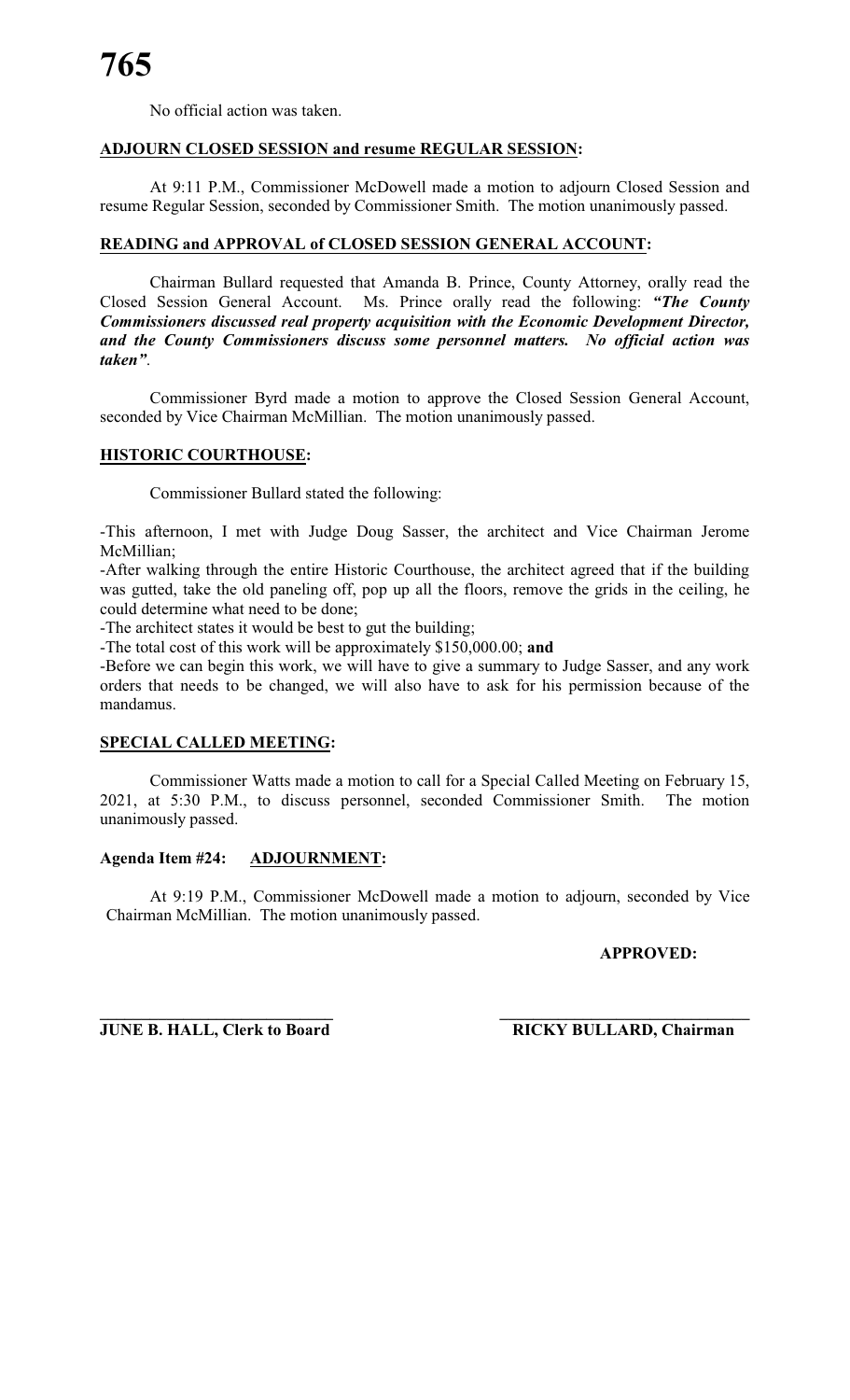The Honorable Columbus County Commissioners met on the above stated date and at the above stated time in the DempseyB. HerringCourthouse Annex, 112 West Smith Street, Whiteville, North Carolina 28472, for the purpose to act as the Columbus County Water and Sewer District I Board.

#### **COMMISSIONERS PRESENT: APPOINTEES PRESENT:**

Ricky Bullard, **Chairman/Interim County Manager** Amanda B. Prince, **County Attorney** Jerome McMillian, **Vice Chairman** June B. Hall, **Clerk to the Board** Chris Smith Bobbie Faircloth, **Finance Officer** Giles E. Byrd Lavern Coleman Brent Watts Charles T. McDowell

#### **MEETING CALLED TO ORDER:**

At 7:34 P.M., Chairman Ricky Bullard called the **combination meeting** of Columbus County Water and Sewer Districts I, II, III, IV and V Board Meeting to order.

#### **Agenda Item#20: COLUMBUS COUNTY WATER and SEWER DISTRICTS I, II, III, IV and V BOARD MEETING MINUTES:**

January 19, 2021 Columbus County Water and Sewer Districts I, II, III, IV and V Board Meeting **(5 Sets)**

Commissioner Byrd made a motion to approve the January 19, 2021 Columbus County Water and Sewer District I Board Meeting Minutes, as recorded, seconded by Vice Chairman McMillian. The motion unanimously passed.

#### **ADJOURNMENT:**

At 7:35 P.M., Commissioner Byrd made a motion to adjourn, seconded by Vice Chairman McMillian. The motion unanimously passed.

**APPROVED:**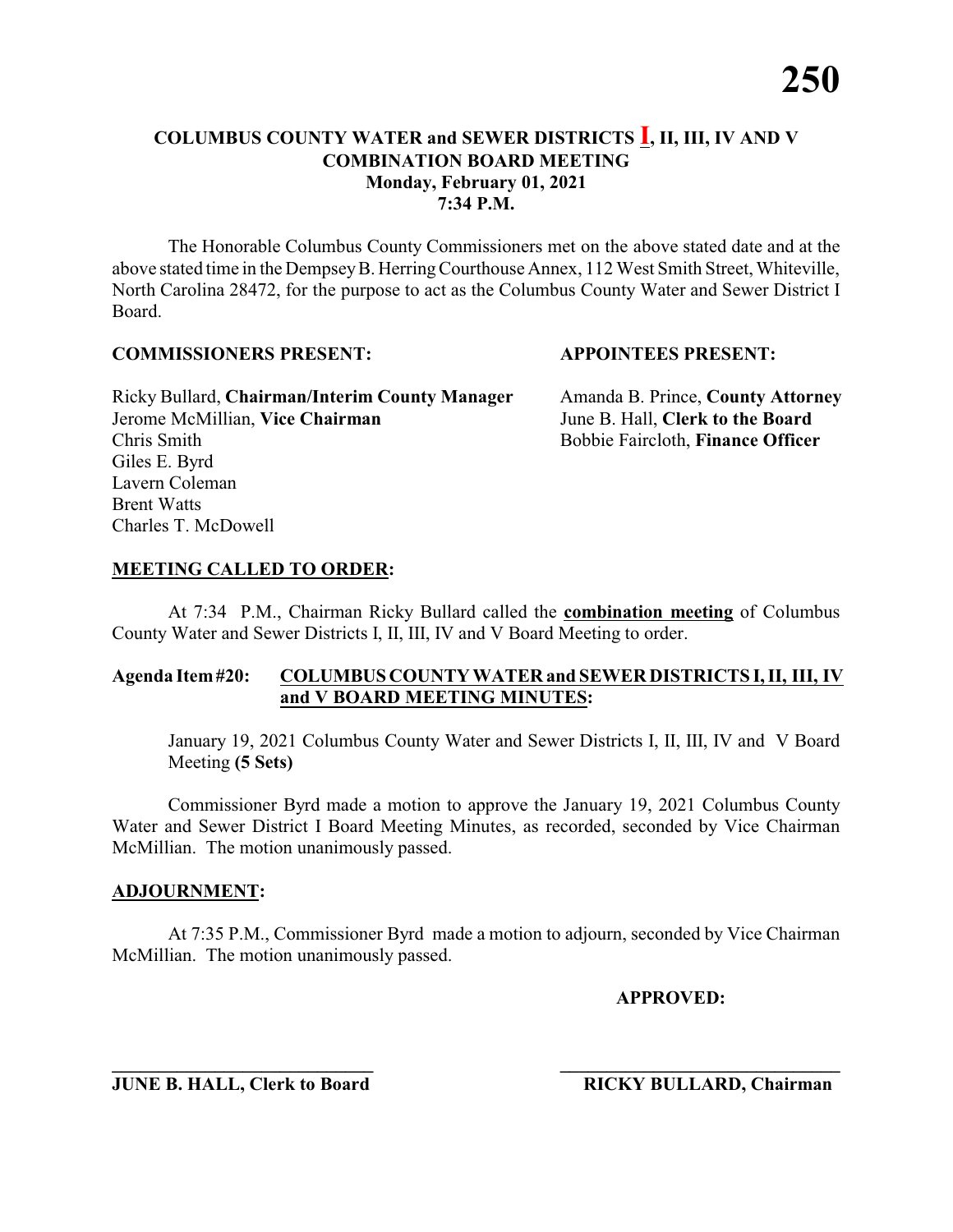The Honorable Columbus County Commissioners met on the above stated date and at the above stated time in the DempseyB. HerringCourthouse Annex, 112 West Smith Street, Whiteville, North Carolina 28472, for the purpose to act as the Columbus County Water and Sewer District II Board.

#### **COMMISSIONERS PRESENT: APPOINTEES PRESENT:**

Ricky Bullard, **Chairman/Interim County Manager** Amanda B. Prince, **County Attorney** Jerome McMillian, **Vice Chairman** June B. Hall, **Clerk to the Board** Chris Smith Bobbie Faircloth, **Finance Officer** Giles E. Byrd Lavern Coleman Brent Watts Charles T. McDowell

#### **MEETING CALLED TO ORDER:**

At 7:34 P.M., Chairman Ricky Bullard called the **combination meeting** of Columbus County Water and Sewer Districts I, II, III, IV and V Board Meeting to order.

#### **Agenda Item#20: COLUMBUS COUNTY WATER and SEWER DISTRICTS I, II, III, IV and V BOARD MEETING MINUTES:**

January 19, 2021 Columbus County Water and Sewer Districts I, II, III, IV and V Board Meeting **(5 Sets)**

Commissioner Byrd made a motion to approve the January 19, 2021 Columbus County Water and Sewer District II Board Meeting Minutes, as recorded, seconded by Vice Chairman McMillian. The motion unanimously passed.

#### **ADJOURNMENT:**

At 7:35 P.M., Commissioner Byrd made a motion to adjourn, seconded by Vice Chairman McMillian. The motion unanimously passed.

**APPROVED:**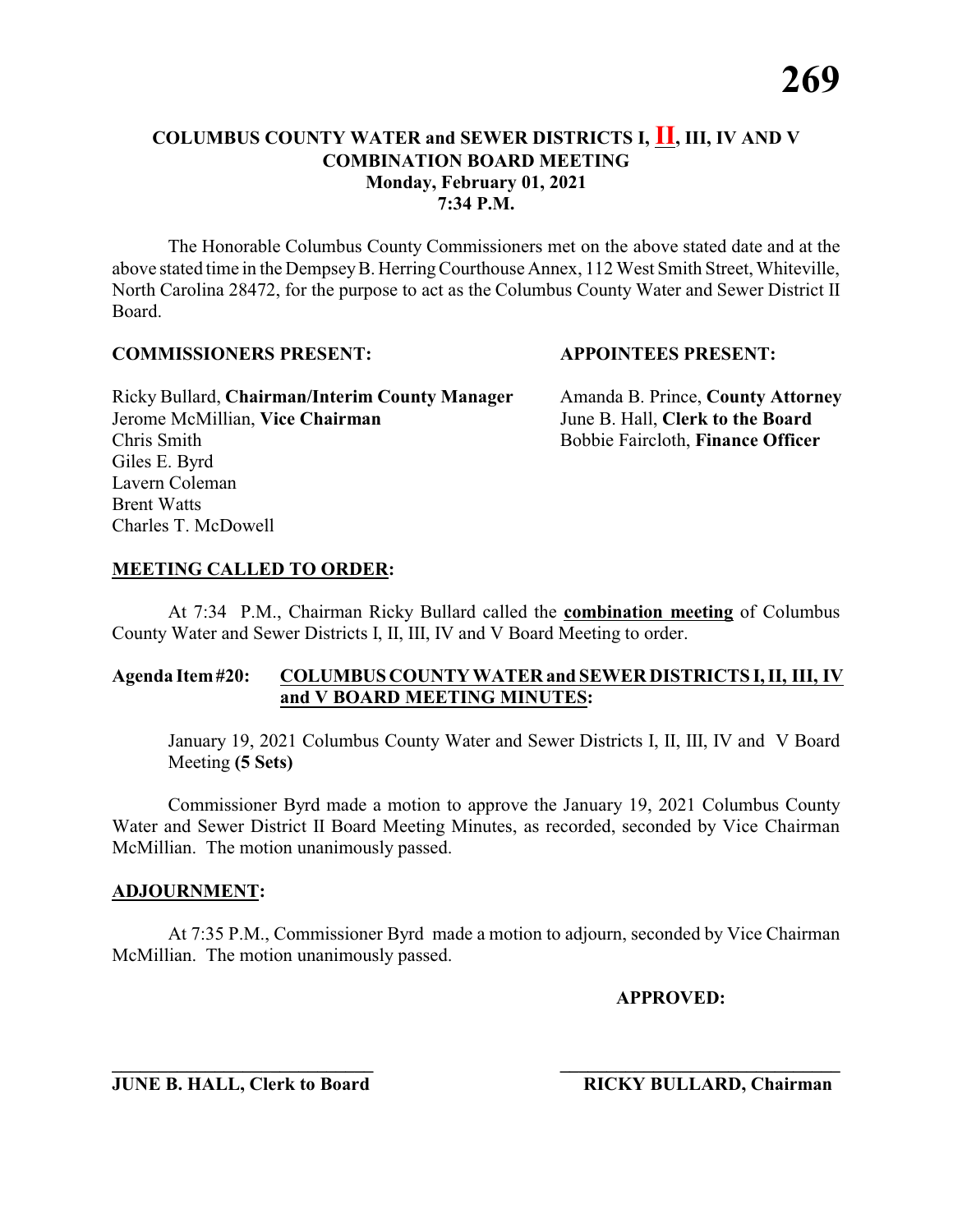The Honorable Columbus County Commissioners met on the above stated date and at the above stated time in the DempseyB. HerringCourthouse Annex, 112 West Smith Street, Whiteville, North Carolina 28472, for the purpose to act as the Columbus County Water and Sewer District III Board.

#### **COMMISSIONERS PRESENT: APPOINTEES PRESENT:**

Ricky Bullard, **Chairman/Interim County Manager** Amanda B. Prince, **County Attorney** Jerome McMillian, **Vice Chairman** June B. Hall, **Clerk to the Board** Chris Smith Bobbie Faircloth, **Finance Officer** Giles E. Byrd Lavern Coleman Brent Watts Charles T. McDowell

#### **MEETING CALLED TO ORDER:**

At 7:34 P.M., Chairman Ricky Bullard called the **combination meeting** of Columbus County Water and Sewer Districts I, II, III, IV and V Board Meeting to order.

#### **Agenda Item#20: COLUMBUS COUNTY WATER and SEWER DISTRICTS I, II, III, IV and V BOARD MEETING MINUTES:**

January 19, 2021 Columbus County Water and Sewer Districts I, II, III, IV and V Board Meeting **(5 Sets)**

Commissioner Byrd made a motion to approve the January 19, 2021 Columbus County Water and Sewer District III Board Meeting Minutes, as recorded, seconded by Vice Chairman McMillian. The motion unanimously passed.

#### **ADJOURNMENT:**

At 7:35 P.M., Commissioner Byrd made a motion to adjourn, seconded by Vice Chairman McMillian. The motion unanimously passed.

**APPROVED:**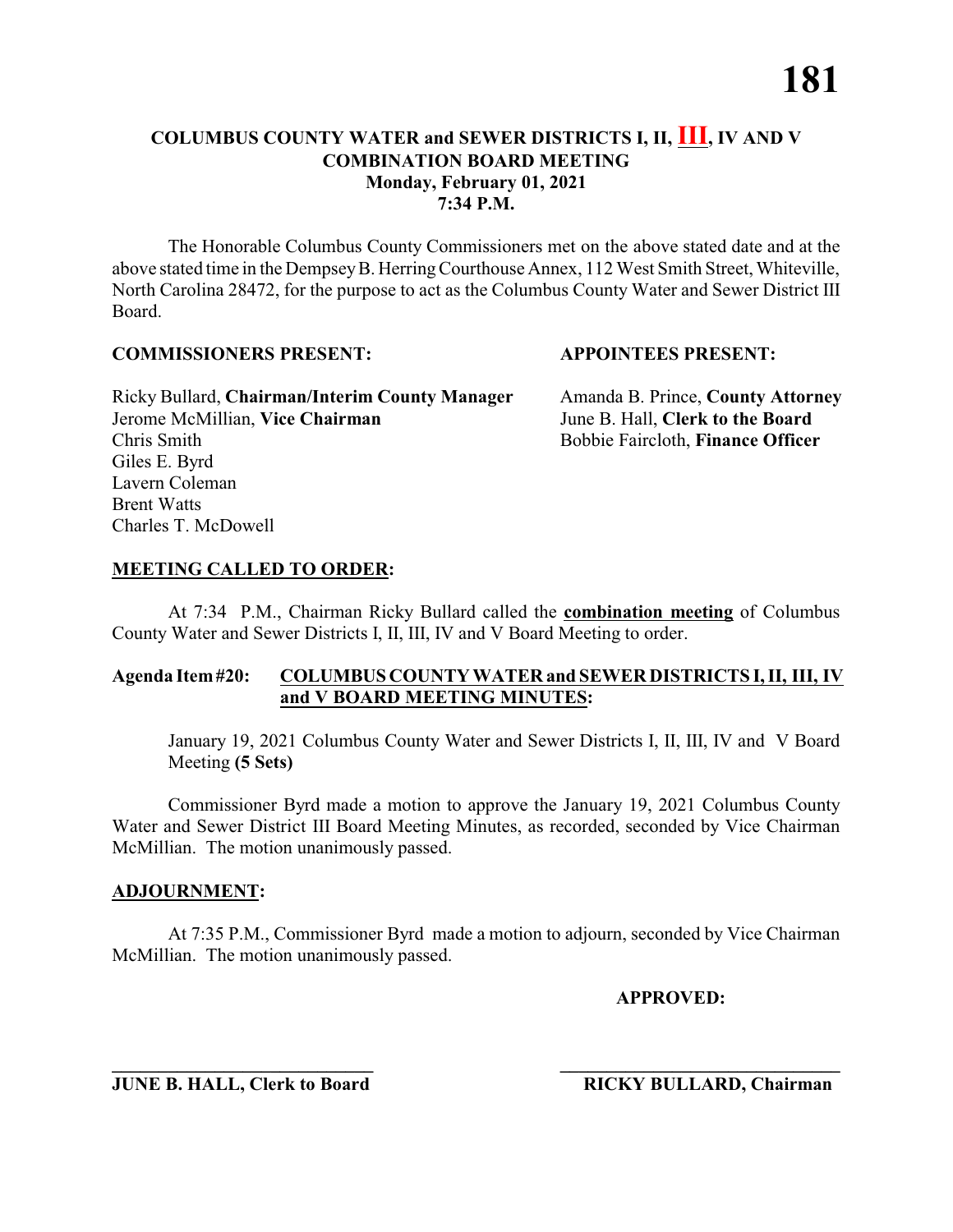The Honorable Columbus County Commissioners met on the above stated date and at the above stated time in the DempseyB. HerringCourthouse Annex, 112 West Smith Street, Whiteville, North Carolina 28472, for the purpose to act as the Columbus County Water and Sewer District IV Board.

#### **COMMISSIONERS PRESENT: APPOINTEES PRESENT:**

Ricky Bullard, **Chairman/Interim County Manager** Amanda B. Prince, **County Attorney** Jerome McMillian, **Vice Chairman** June B. Hall, **Clerk to the Board** Chris Smith Bobbie Faircloth, **Finance Officer** Giles E. Byrd Lavern Coleman Brent Watts Charles T. McDowell

#### **MEETING CALLED TO ORDER:**

At 7:34 P.M., Chairman Ricky Bullard called the **combination meeting** of Columbus County Water and Sewer Districts I, II, III, IV and V Board Meeting to order.

#### **Agenda Item#20: COLUMBUS COUNTY WATER and SEWER DISTRICTS I, II, III, IV and V BOARD MEETING MINUTES:**

January 19, 2021 Columbus County Water and Sewer Districts I, II, III, IV and V Board Meeting **(5 Sets)**

Commissioner Byrd made a motion to approve the January 19, 2021 Columbus County Water and Sewer District IV Board Meeting Minutes, as recorded, seconded by Vice Chairman McMillian. The motion unanimously passed.

#### **ADJOURNMENT:**

At 7:35 P.M., Commissioner Byrd made a motion to adjourn, seconded by Vice Chairman McMillian. The motion unanimously passed.

**APPROVED:**